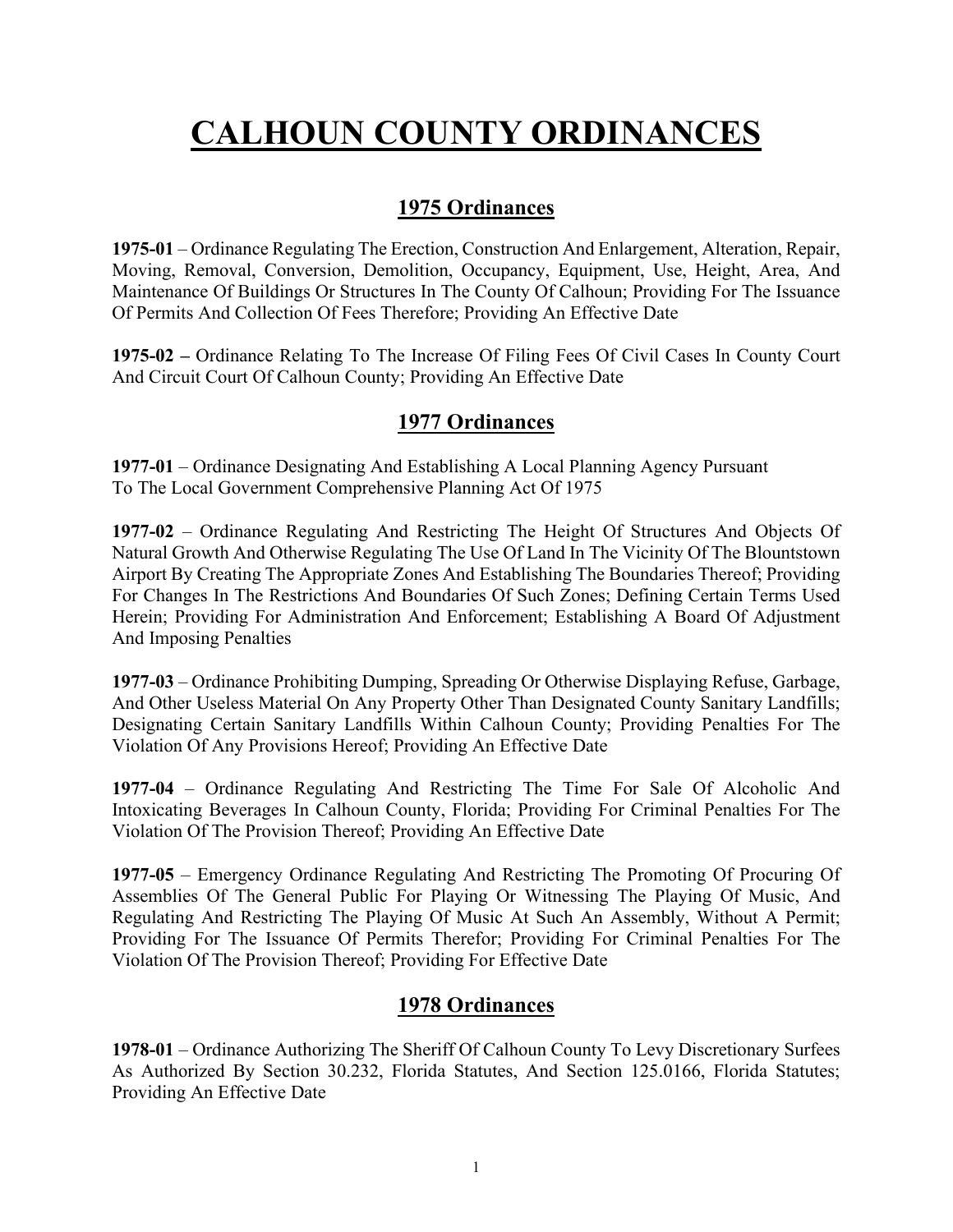**1979-01** – Ordinance Annexing To The Municipal Limits Of The City Of Blountstown, Florida, Certain Unincorporated Lands In Calhoun County, Florida; Describing Said Lands; Amending The Boundaries To Include Said Lands; Repealing All Ordinances In Conflict Herewith; And Providing An Effective Date

#### **1980 Ordinances**

**1980-01** – Ordinance To Prohibit The Use Of Combustion Engines On Lake Kathryn; Allowing The Use Of Small Electric Motors On Lake Kathryn; Providing For Criminal Penalties For The Violation Of The Provisions Thereof; Providing For Effective Date

**1980-02** – Ordinance Providing For Assessments In Criminal Cases; Providing For Exemptions; Providing For Use Of The Assessments; Providing An Effective Date

**1980-03** – Ordinance Regulating The Disposal Or Storage Of Hazardous Materials Within Calhoun County, Florida; Providing For Permits; Providing For Exceptions To The General Prohibition; Providing For Criminal Penalties; Providing For Civil Penalties And Liens; Providing An Effective Date

**1980-04** – Ordinance Prohibiting Use Of Solid Waste Disposal Sites In Calhoun County; Providing For Permits; Providing For Exceptions To The General Prohibition; Providing For Criminal Penalties; Providing For Civil Penalties And Liens; Providing For An Effective Date

**1980-05** – Ordinance Prohibiting Any Governmental Agency Or Subdivision From Using Any Bar Pits In Calhoun County; Providing For Permits; Providing For Exceptions To The General Prohibition; Providing For Criminal Penalties; Providing For Civil Penalties And Liens; Providing An Effective Date

# **1981 Ordinances**

**1981-01** – Ordinance Relating To Court Costs Within Calhoun County; Providing For The Increase Of Court Costs On Criminal Cases In Calhoun County; Providing Means For Enforcement Of Payment Of Court Costs; Providing Requirements For Collection Of Said Court Costs; Providing Penalties For Violation Of This Ordinance; Providing An Effective Date

**1981-02** – Ordinance Prohibiting Garbage Collection Within The Unincorporated Area Of Calhoun County Without A Franchise From The Board Of County Commissioners Of Said County; Providing For An Exclusive Franchise Agreement Between Calhoun County And The Successful Bidder For Collection Of Garbage And Refuse Within The Unincorporated Areas Of Calhoun County; Providing An Effective Date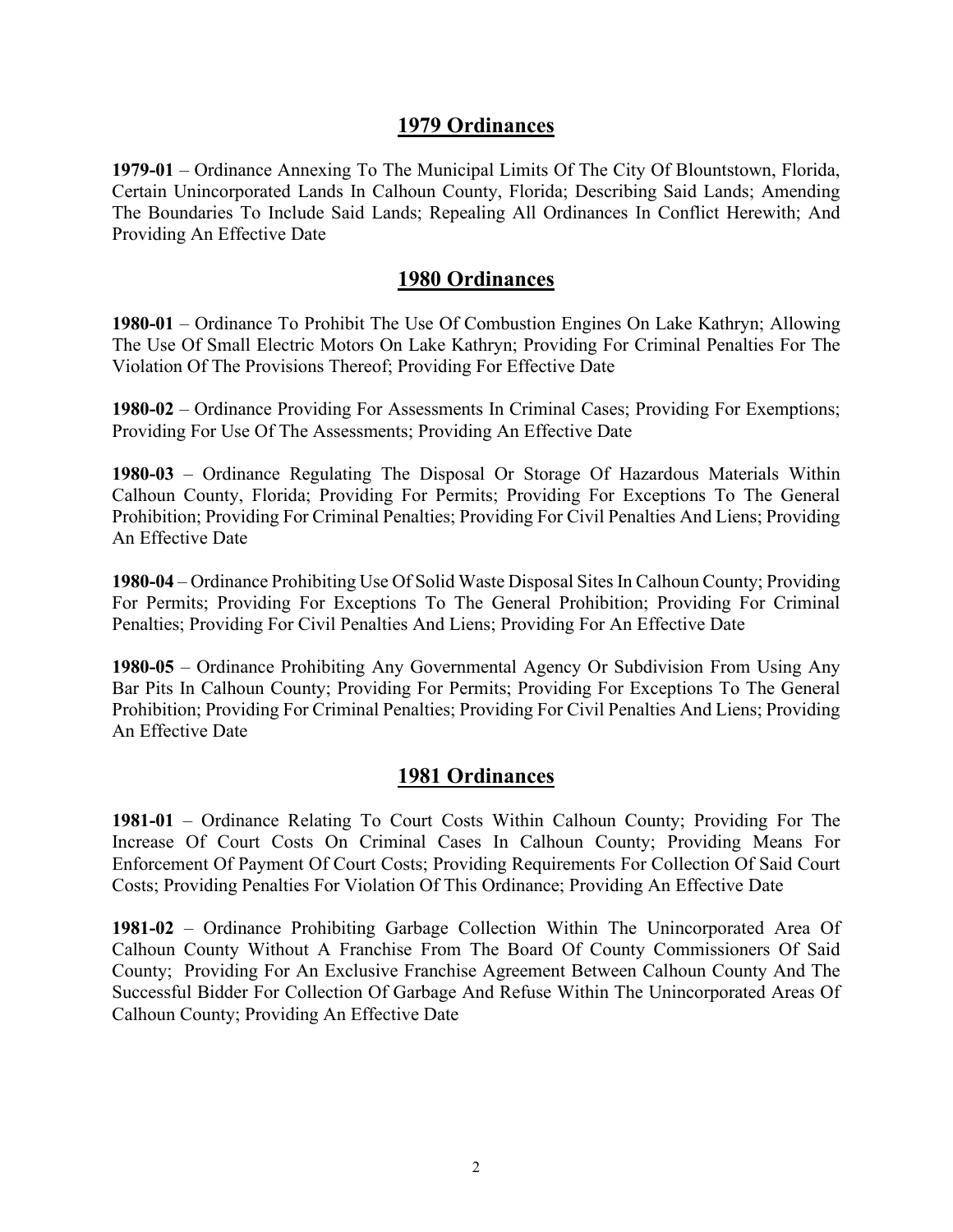**1983-01** – Ordinance Regulating Conduct Constituting An Offense By Persons In Calhoun County; Prohibiting The Vulgar Or Indecent Exhibition Or Exposure Of The Buttocks, Genitals, Sexual Organs Or Breasts To Another Or Permitting The Touching Or Painting Of Same By Another For Compensation; Prohibiting Advertisement Of The Conduct Prohibited By The Ordinance By Use Of Any Type Sign Or Through Publications Of Other Media Sources; Promoting Public Peace, Safety And Health, Protecting Public Morals; Providing Penalties; Providing Severability Clause; And Providing An Effective Date

**1983-02** – Ordinance Pertaining To The Storage, Transportation And Disposal Of Garbage And Trash Within The Boundaries Of Calhoun County, Florida; Prohibiting The Placing Or Depositing Of Garbage Or Trash Along Or Upon The Highways, Roads, Streets And Thoroughfares Of Said County, And The Placing Or Depositing Of Same Upon Vacant Lots Or Premises Of Other Persons In Said County; And The Accumulation Of Garbage Or Other Unsanitary Matter Which May Be Detrimental To The Health, Safety Or Welfare Of The Public; Providing For The Use Of The County Dump By Inhabitants Of Said County; Providing Penalties For The Violation Of The Provisions Hereof; Providing That The Provisions Hereof Shall Not Be Applicable In Any Municipality That Has A Garbage Ordinance In Effect; And Providing When This Ordinance Shall Take Effect

**1983-03** – Ordinance Relating To The Increase Of Filing Fees Of Civil Cases In County Court And Circuit Court Of Calhoun County; Providing An Effective Date; Providing For The Disbursement Of Funds To Legal Services Of North Florida; Providing For The Repeal Of Calhoun County Ordinance No. 75-2 And Calhoun County Amended Ordinance No 75-2

#### **1984 Ordinances**

**1984-01** – Ordinance Empowering The Board Of County Commissioners Of Calhoun County, Florida, To Grant Economic Ad Valorem Tax Exemptions To New Businesses And Expanding New Businesses; Providing Definitions; Establishing Criteria, Procedures, Assignments And Responsibilities Of County Property Appraiser; Providing Criteria For The Board Of County Commissioners To Consider In Granting Or Denying Exemptions; Providing For Adoptions Of Rules Relating To Identification And Clarification Of Such Property And Businesses; Providing A Separability Clause; Providing An Effective Date

**1984-02** – Ordinance For Planning Commission For Calhoun County, Florida

**1984-03** – Ordinance Relating To The Subdivision Of Real Property Within The Unincorporated Portions Of Calhoun County, Florida; Stating Authority, Jurisdiction, Purpose, And Intent; Providing Definitions; Establishing Review Procedures For Exempt Subdivisions; Establishing Review Procedures For Minor Subdivisions; Establishing Review Procedures And Specifications For Preliminary Plat Review For Subdivisions; Establishing Subdivision Design And Improvement Standards, Specifications, And Requirements For Land Use, Blocks And Lots, Road System, Facilities For Portable Water, Waste Water Treatment, And Storm Water Management, Easements, Monuments, Commercial And Industrial Facilities, And Phased Developments;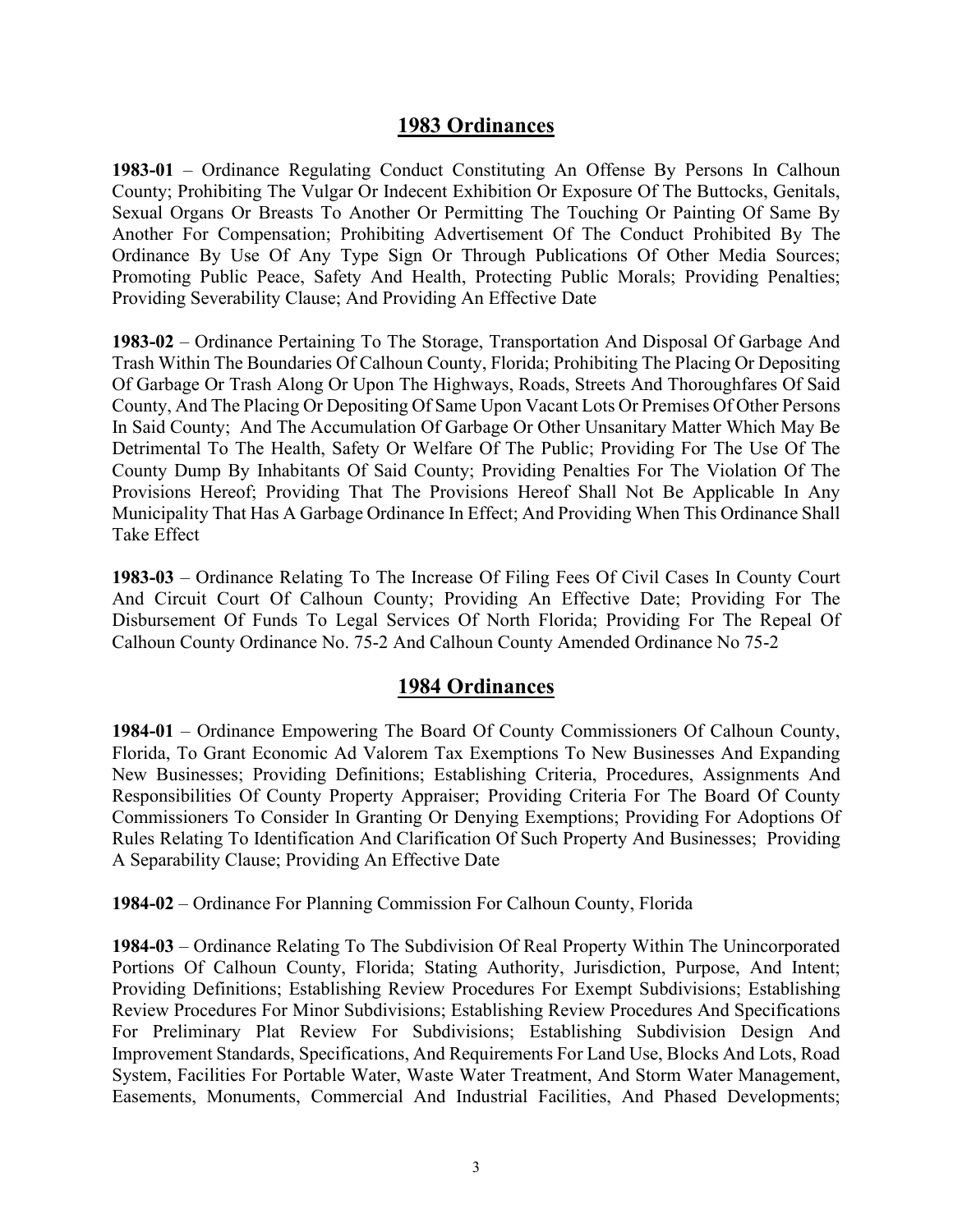Establishing Procedures For The Fulfillment Of Requirements And For Final Plat Review; Establishing Procedures For Vacating Existing Plats; Establishing Procedures For Adopting Amendments; Establishing Certain Prohibitions And Making Provisions For The Enforcement Of Violations; Creating A Severance Clause; Establishing A Procedure For Variances And Appeals; And Establishing A Standard Interpretation

**1984-04** – Ordinance Relating To The Increase Of Filing Fees Of Civil Cases In County Court And Circuit Court Of Calhoun County; Providing An Effective Date; Providing For The Repeal Of Calhoun County Ordinance No 83-3

# **1985 Ordinances**

**1985-01** – Ordinance Relating To The Historic Preservation And Restoration Of The Old Calhoun County Courthouse; Establishing An Old Calhoun County Courthouse Restoration Committee; Providing For The Composition And Duties Of The Committee, Providing An Effective Date

**1985-02** – Ordinance Amending The Provisions Of Ordinance 75-1; Passing Certain Supplemental Building Codes; Providing Permit Fees; Providing For Severability Provisions; Providing For The Repeal Of Ordinance 75-1 Which Is In Conflict With This Ordinance And Providing For An Effective Date

**1985-03** – Ordinance Concerning Closing Of The Kinard Community Center; Prohibiting The Use Of Alcoholic Beverages At The Kinard Community Center; Providing Sanctions And Penalties; Providing Severability Clause

# **1986 Ordinances**

**1986-01** – Ordinance Pertaining To Housing By Providing A New Article To Be Entitled Fair Housing Code; Providing For A Declaration Of County Policy To Prohibit Discrimination In Housing On The Basis Of Race, Color, Ancestry, National Origin, Religion, Sex, Marital Status Or Age; Providing Definitions; Designating As Unlawful Certain Discriminatory Housing Practices In The Sale Or Rental Of Housing As Well As In Advertising In Connection Therewith, In The Financing Of Housing, And In Brokerage Services Related To Housing; Providing For Certain Exemptions And Exceptions; Providing For An Administrator To Be Designated By The County And Prescribing The General Powers And Duties Of Such Administration, Prescribing Action Upon A Determination Of Probable Cause, And Authorizing The Promulgation Of Forms And Regulations; Making Provision For The Filing Of Complaints And Responses Thereto, And The Processing Thereof By The Administrator; Providing For Additional Remedies; Providing For The Promotion Of Education And Public Information; Prohibiting Untruthful Complaints Or False Testimony; Providing For Penalties For Violation Of Such Code; Providing For Severability, Codification And Effective Date

**1986-02** – Ordinance Amending Ordinance No. 86-1 Of Calhoun County, Florida, Known As The Fair Housing Code Of Calhoun County; Amending Section 1 Thereof Providing For A Declaration Of Policy By Adding That It Is The County's Desire To Also Prohibit Discrimination In Housing For The Handicapped; Amending Section 2 Thereof Containing Definitions By Adding A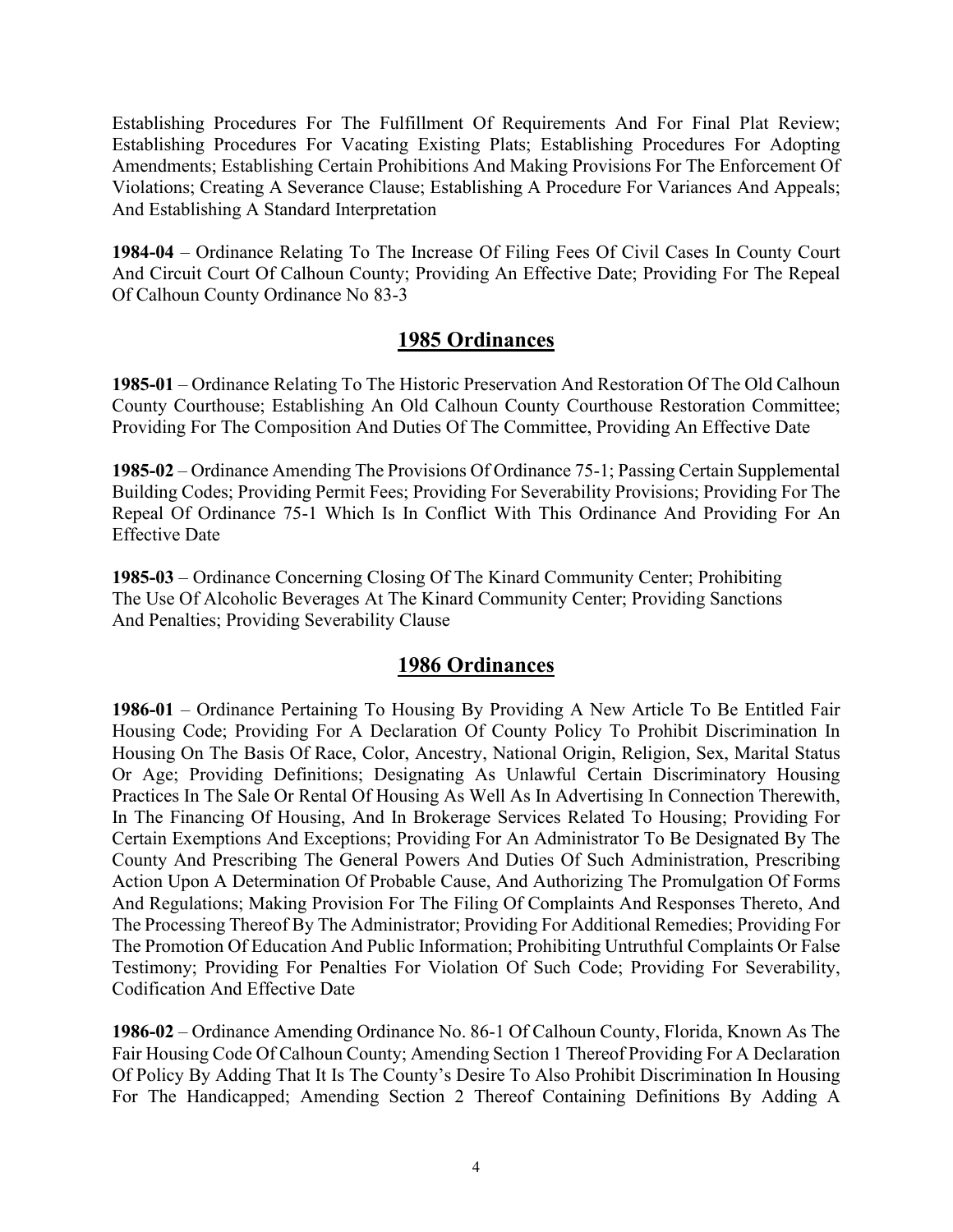Subsection To Include A Definition Of Handicap; Amending Section 3 Thereof Pertaining To Unlawful Housing Practices So As To Make Unlawful And A Discriminatory Housing Practice (1) The Sale Or Rental Of Housing Because Of A Handicap Status, (2) The Financing Of Housing Because Of Handicap Status, And (3) Brokerage Services For Housing Because Of Handicap Status; Amending Section 4 Thereof Pertaining To Exemptions And Exceptions By Adding A New Subsection Requiring Modification Or Alteration Of Dwellings To Provide Physical Accessibility Only As May Be Otherwise Required By Law; Amending Subsection 6 (3) (C) Thereof Pertaining To The General Statement Of Facts Contained In An Informal Complaint To Include Handicap Status In The Basis Of Discrimination; Providing An Effective Date

## **1987 Ordinances**

**1987-01** – Ordinance Prohibiting Structures Being Placed On And Being Constructed Or Placed On Land Without Installation For The Use Of The Occupants Thereof Of Septic Tank Or Other Approved Device For Sewage Disposal; Defining Certain Words And Terms Used In The Ordinance; Prohibiting Installation Of Sewage Disposal Devices Until Issuance Of "Septic Tank Construction Permit" By Calhoun Public Health Unit; Prohibiting Installation Of Electrical Service Until "Septic Tank Construction Permit" Issued; Prohibiting Use Or Occupancy Of Structures Located Or Placed In Violation Of The Provisions Of This Ordinance; Prescribing Penalties For The Violation Of And The Effective Date Of This Ordinance; Providing For Severability; Providing For Repeal Or Conflicting Ordinances; Providing For An Effective Date

**1987-02** – Flood Damage Prevention Ordinance

# **1988 Ordinances**

**1988-01** – Ordinance Prohibiting The Use Of Alcoholic Beverages At All County Owned Facilities; Providing Sanctions And Penalties; Providing Severability Clause

#### **1989 Ordinances**

**1989-01** – Ordinance Of Calhoun County, Florida Relating To The Disposal Of Solid Waste; Providing Findings Of Fact; Requiring That All Solid Waste Generated In Calhoun County, Florida Be Processed Via The Solid Waste Disposal System; Making It Unlawful To Transport Solid Waste Or Special Waste To Calhoun County From Areas Beyond The Jurisdictional Limits Of Calhoun County; Defining Solid Waste Disposal System; Requiring Disposal Fees; Providing Severability Clause; Providing Penalty Of Violation; Providing Effective Date

#### **1990 Ordinances**

**1990-01** – Ordinance Prohibiting The Obstruction Or Defacing Of County Roads Without Authorization; Providing For Criminal Penalty; Providing For Civil Liability And Attorney Fees; Providing For Severability; Providing For Repealer; Providing For An Effective Date

**1990-02** – Ordinance Relating To The Assessment Of A Six-Cent Per Gallon Gasoline And Fuels Tax, To Be Known As The "Local Option Gas Tax"; Providing For An Effective Date And Term;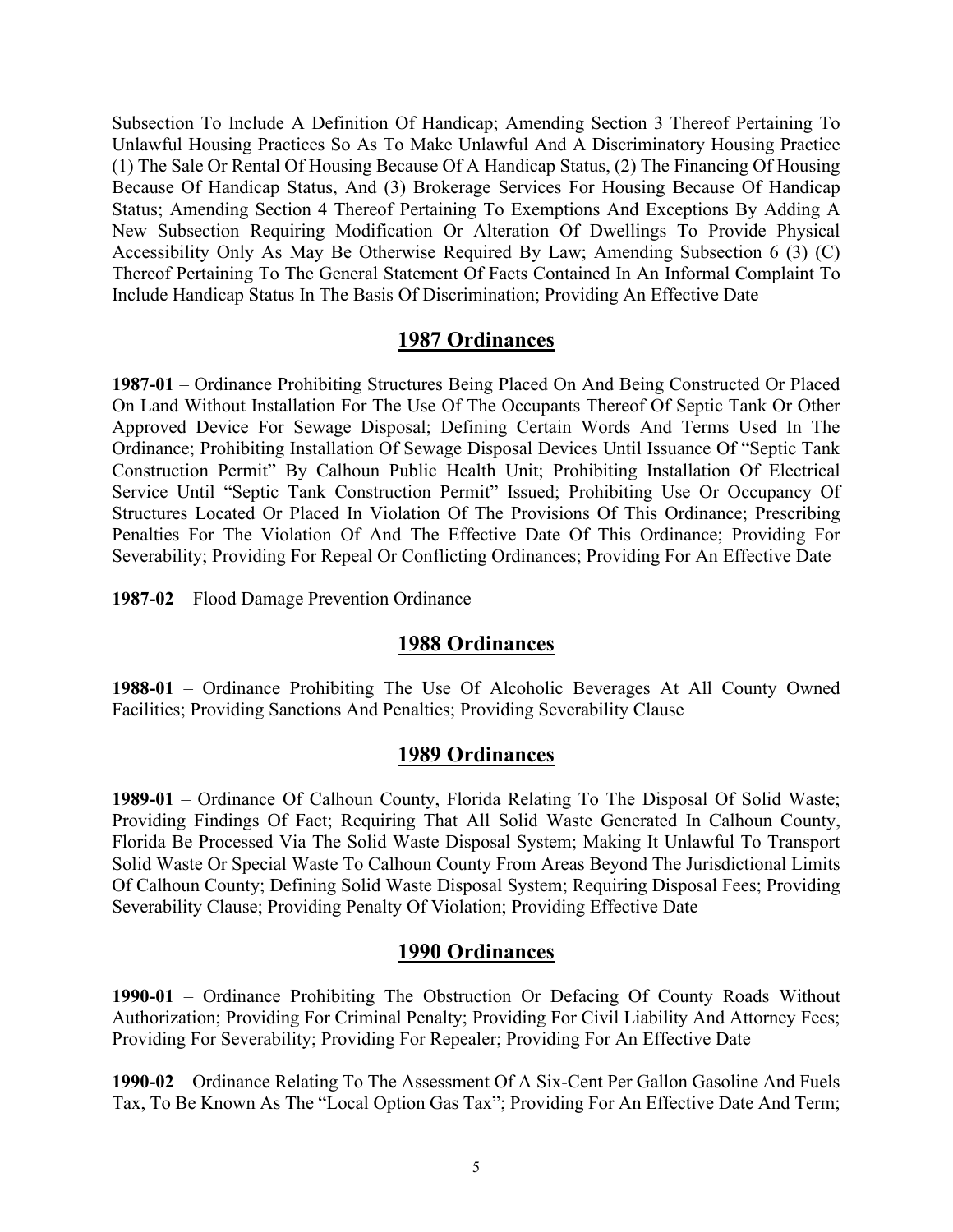Providing For Distribution Of A Portion Of Proceeds To Municipalities; Providing For Severability; Providing For An Effective Date For The Ordinance

**1990-03** – Ordinance Implementing The Department Of Community Affairs Revolving Loan Fund Purpose; Background; Program Overview; Goals And Objectives; Eligibility Requirements; Speculation Activities; Loan Administration Board; Loan Selection Approval And Servicing Process; Civil Rights; Environmental Considerations; Relocation; Flood Hazard Insurance; Access For The Handicapped

**1990-04** – Ordinance Pertaining To Franchise To Integrated Telecommunications Corp., A Delaware Corporation, To Build, Construct, Install, Maintain, Own, Acquire, Equip, And Operate A Cable Television System, Including But Not Limited To A Community Antenna Television System Within The Corporate Limits Of Calhoun County, Florida

**1990-05** – Ordinance Of The County Of Calhoun, Florida, Pertaining To Housing By Providing A New Article To Be Entitled Fair Housing Code; Providing For A Declaration Of County Policy To Prohibit Discrimination In Housing On The Basis Of Race, Color, Ancestry, National Origin, Religion, Sex, Marital Status, Familial Status, Handicap, Or Age; Providing Definitions; Designating As Unlawful Certain Discriminatory Housing Practices In The Sale Or Rental Of Housing, As Well As In Advertising In Connection Therewith, In The Financing Of Housing, And In Brokerage Services Related To Housing; Providing For Certain Exemptions And Exceptions; Providing For An Administrator To Be Designated By The County And Prescribing The General Powers And Duties Of Such Administrator, Prescribing Action Upon A Determination Of Probable Cause, And Authorizing The Promulgation Of Forms And Regulations; Making Provisions For The Filing Of Complaints And Responses Thereto, And The Processing Thereof By The Administrator; Providing For Additional Remedies; Providing For The Promotion Of Education And Public Information; Providing For Prohibiting Untruthful Complaints Or False Testimony; Providing For Penalties For Violation Of Such Code; Providing For Severability; Providing For Codification; And Providing An Effective Date

# **1991 Ordinances**

**1991-01** – Ordinance Amending The Provisions Of Ordinances 75-1, 75-1A, And 85-2; Passing Certain Supplemental Building Codes; Providing Permit Fees; Providing For Severability Provisions; Providing For The Repeal Of Ordinances 75-1, 75-1A, And 85-2 Which Are In Conflict With This Ordinance; Providing For Automatic Amendment And Adoption Of Future Changes In The Standard Building Code Requirements; And Providing For An Effective Date

**1991-02** – Ordinance Establishing And Granting To Florida Public Utilities Company, City Of Blountstown, West Florida Electric Cooperative, Gulf Coast Electric Cooperative And St. Joseph Telephone And Telegraph Company, Their Successors And Assigns, A Franchise To Construct, Maintain And Operate Lines For The Sale Of Utilities In The Unincorporated Areas Of Calhoun County, Florida; Imposing Provisions And Conditions Relating Thereto; Providing For Payments By The Franchisees To The County; Providing For Severability; And Providing An Effective Date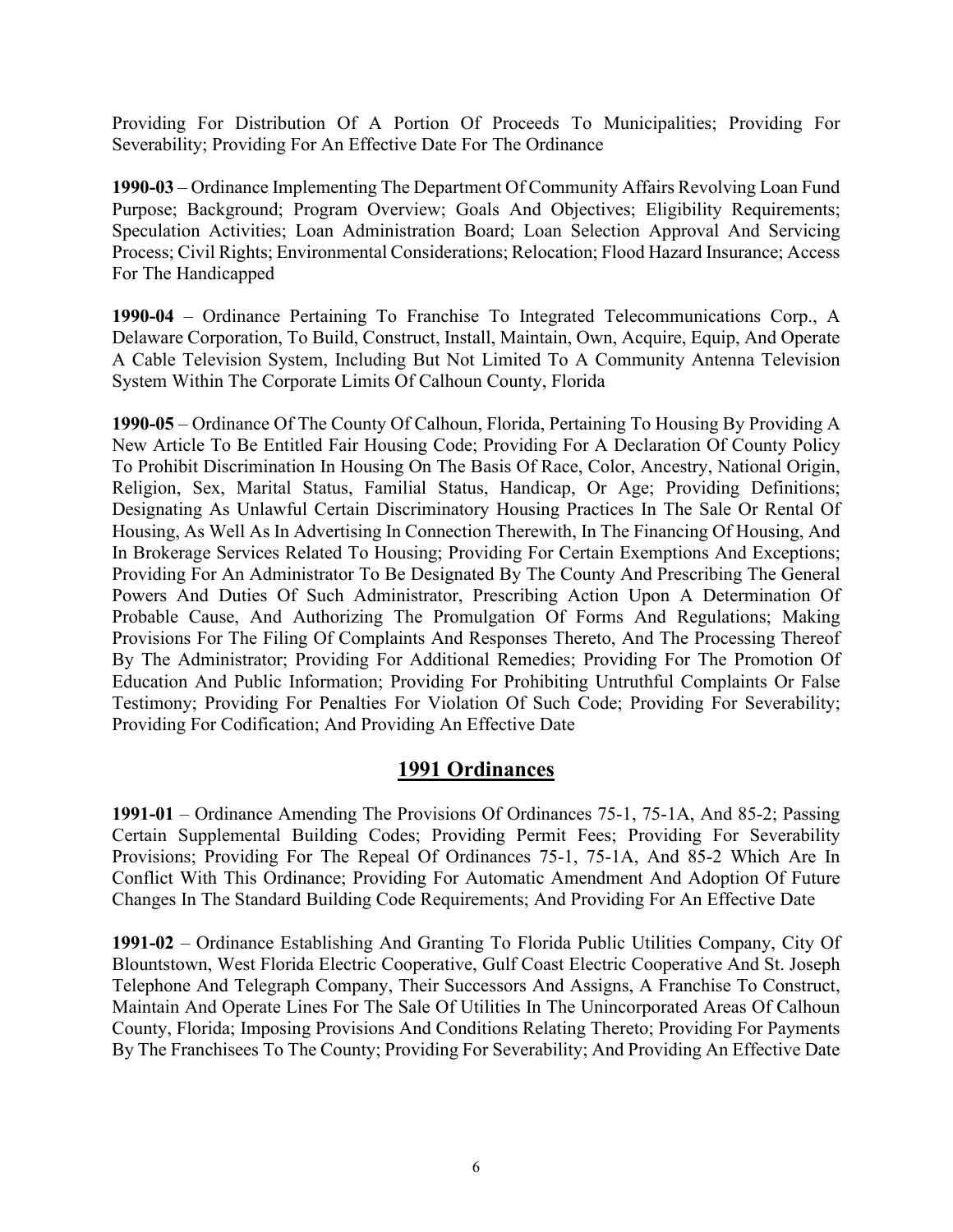**1992-01** – Ordinance Of The County Commission Of Calhoun County Florida, Adopting A Local Government Comprehensive Plan Of Calhoun County, Florida, Which Will Control Future Land Use, Guide To Public Facilities, And Protect Natural Resources Pursuant To The Local Government Comprehensive Planning And Land Development Regulation Act (Chapter 163, Part II, Florida Statutes), Including A Future Land Use Element; Traffic Circulation Element; Housing Element; Environmental Services Element (Which Includes The Following Sub Elements: Sanitary Sewer, Solid Waste, Potable Water, Natural Groundwater Aquifer Recharge), Conservation Element; Recreation And Open Space Element; Intergovernmental Coordination Element; And Capital Improvements Element; Providing For Severability; And Providing For An Effective Date

## **1994 Ordinances**

**1994-01** – Ordinance Establishing Speed Zones For Boating Traffic In Certain Area Of Calhoun County, Providing Penalties, Providing An Effective Date

**1994-01 (Duplicate Number)** – Calhoun County Flood Prevention Ordinance Providing A Short Title; Providing Statutory Authorization, Findings Of Fact In Purpose And Objectives; Providing Definitions; Providing Lands To Which This Ordinance Applies; Providing A Basis For Establishing The Areas Of Specific Flood Hazard; Providing The Establishment Of Development Permit; Providing For Compliance; Providing For Abrogation And Greater Restrictions; Providing For Interpretation; Providing For Warning And Disclaimer Liability; Providing Penalties For Violation; Providing For Administration; Providing Provisions For Flood Hazard Reduction; And Providing Severability

**19941004** – Ordinance Amending Ordinance Number 75-01 And 85-02, Regarding The Establishment Of A Board Of Review For Complaints Against Contractors Holding A Certificate Of Competency And Occupational License; Providing Definitions, Providing A Requirement For Certificate, Setting Fees, Providing For Renewal And Expiration Of Certificates, Providing For Disciplinary Proceedings, Establishing A Review Board And Providing For Rehearing Appeals; Providing For Severability And An Effective Date

# **1995 Ordinances**

**1995-01** – Skipped Number

**1995-02** – Skipped Number

**1995-03** – Ordinance Setting Up A Licensing Program To Regulate Contractors In Calhoun County; Providing For Definitions Of Various Kinds Of Contractors, Registration, Board And Related Definitions; Creating The Calhoun County Construction Industry Licensing Board; Providing That The Members Of Said Board Shall Be The Same As Those Of The Construction Board Of Adjustment And Appeals Of Calhoun County As Authorized By The Standard Building Code, And Providing For The Powers, Duties And Responsibilities Of Said Board; Prescribing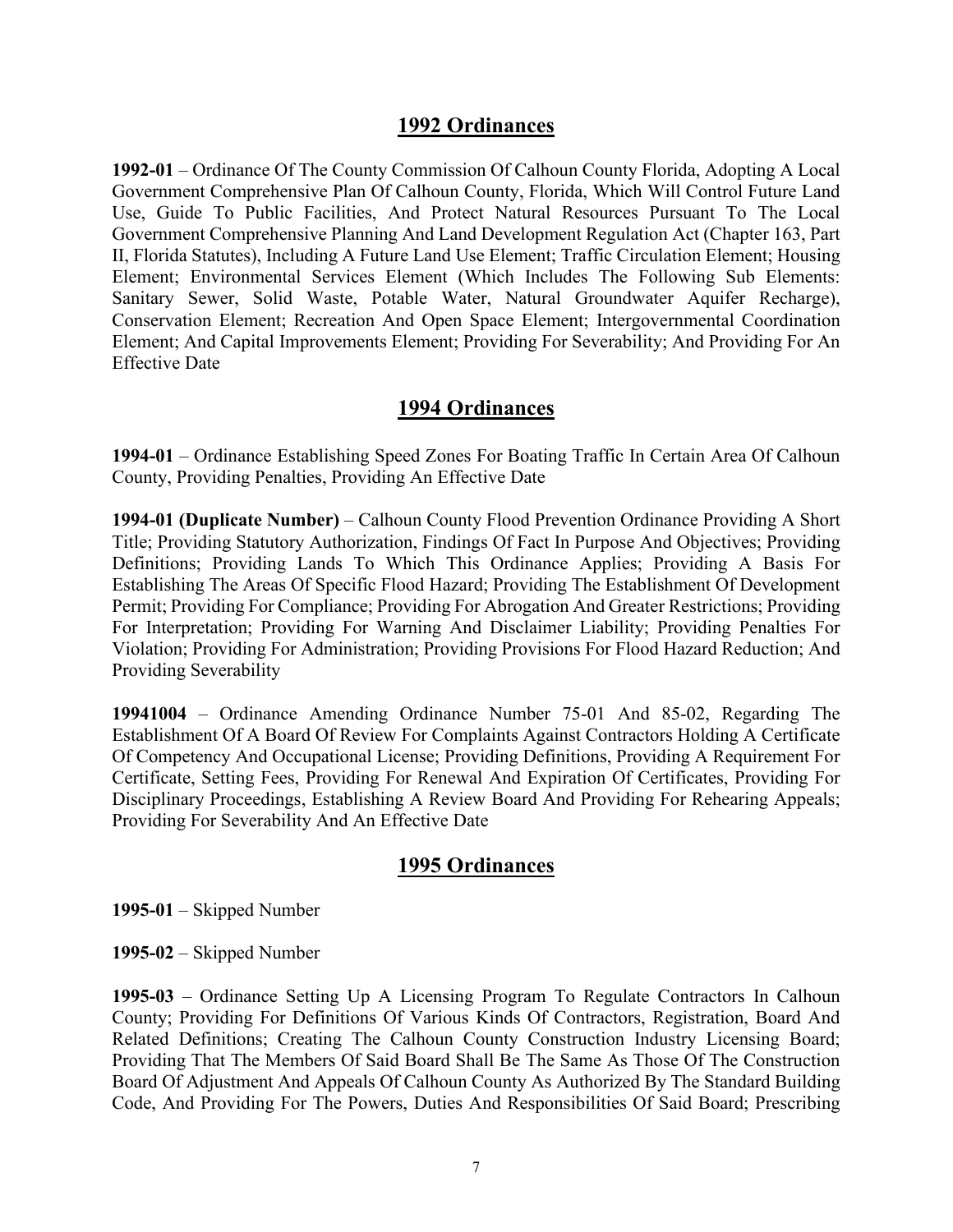Qualifications And Making Provisions For The Registration And Examination Of Contractors; Providing For The Renewal Thereof And Making Certain Exceptions And Exemptions From Said Provisions; Providing For The Payment And Collection Of Fees In Connection Therewith And Making Provision For The Use And Disposition Thereof; Making Certain Acts Unlawful And Prescribing For Severability, Repeal Of Conflicting Ordinances And Effective Date

**1995-04** – Calhoun County Flood Prevention Ordinance Providing A Short Title; Providing Statutory Authorization, Findings Of Fact In Purpose And Objectives; Providing Definitions; Providing Lands To Which This Ordinance Applies; Providing A Basis For Establishing The Areas, Of Specific Flood Hazard; Providing The Establishment Of Development Permit; Providing For Compliance; Providing For Abrogation And Greater Restrictions; Providing For Interpretation; Providing For Warning And Disclaimer Liability; Providing Penalties For Violation; Providing For Administration; Providing Provisions For Flood Hazard Reduction; And Providing Severability

# **1996 Ordinances**

**1996-01** – Amendment to Flood Damage Prevention Ordinance 1995-04

**1996-01 (Duplicate Number)** – Ordinance Adopting The Land Development Regulation Code; Providing For Severability And Repealer, And Providing An Effective Date

**1996-02** – Ordinance Amending The Calhoun County Comprehensive Plan, To Provide For The Adoption Of A Certain Small-Scale Future Land Use Map Amendment To The Calhoun County Comprehensive Plan; Providing For Severability And For Repealer; And Providing For An Effective Date

**1996-03** – Ordinance Establishing Limited Parking Zones Surrounding The Calhoun County Courthouse; Providing A Common Title, A Declaration Of Policy, Definitions, Time Limits, Penalties, A Savings Clause And Providing An Effective Date

# **1997 Ordinances**

**1997-01** – Ordinance Prohibiting The Possession And/Or Display Of Any Public Stop Sign, Traffic Sign, Street Sign Or Other Signal Shield Or Insignia Belonging To Calhoun County; Providing For Sanctions; Providing For Severability And Repealer, And Providing An Effective Date

**1997-02** – Ordinance Prohibiting The Consumption Of Alcoholic Beverages Or The Possession Of Open Containers Thereof At Certain Public Recreation Areas In Calhoun County, Florida; Providing For Penalties; Providing For Severability And Repealer, And Providing An Effective Date

**1997-03** – Act Of The Calhoun County Board Of County Commissioners Pursuant To The State Housing Initiatives Partnership (Ship) Program, Providing For Definitions; Providing For The Creation Of The Local Housing Assistance Trust Fund; Providing For The Establishment Of The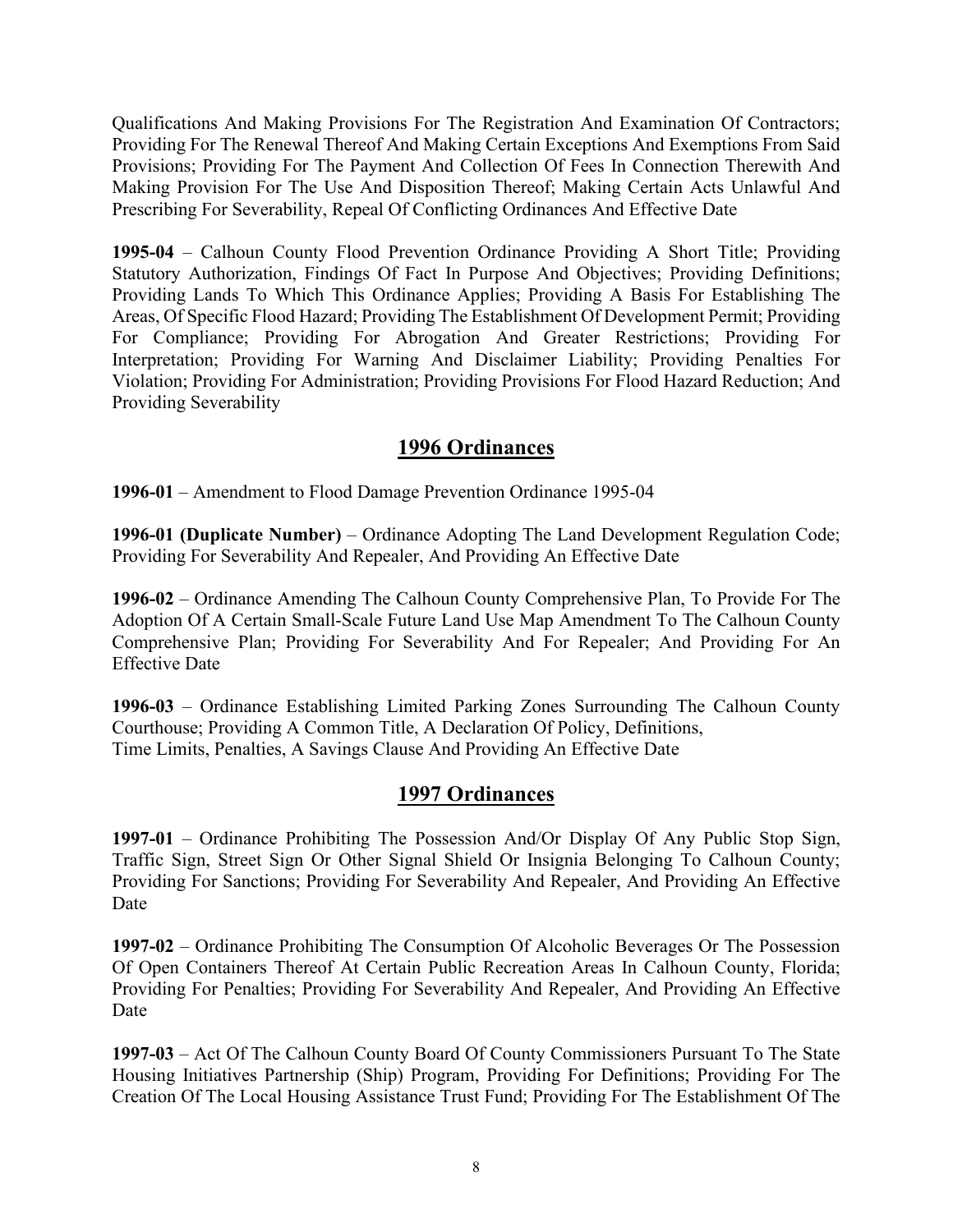Local Housing Partnership; Providing For The Establishment Of The Local Housing Assistance Program; Designating The Responsibility For The Implementation And Administration Of The Local Housing Assistance Program; For The Creation Of An Affordable Housing Advisory Committee; Providing For Terms Of Said Committee; Providing For Duties And Responsibilities Of Said Committee; Providing For Guidelines To Be Utilized By Said Committee In Adoption Of Recommendations For The Affordable Housing Incentive Plan; Providing For Adoption Of The Affordable Housing Incentive Plan; Providing For Severability; And, Providing An Effective Date

**1997-04** – Ordinance Establishing The Calhoun County Affordable Housing Assistance Program; Proving A Short Title; Providing For Definitions; Providing For Object And Purpose Of The Program; Providing A Finding; Providing For The Adoption Of The Calhoun County Affordable Housing Assistance Plan; Providing For The Creation Of The Affordable Housing Trust Fund; Providing For The Purposes And Uses Of The Trust Fund; Providing For Program Implementation; Providing For The Creation Of An Affordable Housing Advisory Committee; Providing For Terms Of The Committee; Providing For Duties And Responsibilities Of The Committee; Providing For Guidelines To Be Utilized By The Committee In Adopting A Recommended Affordable Housing Incentive Plan; Providing For Adoption Of An Affordable Housing Assistance Plan; Providing For Severability; Providing For Codification In The Calhoun County Code; Providing For An Effective Date

**1997-05** – Ordinance Establishing Speed Zones For Boating Traffic In Certain Areas Of Calhoun County; Providing Penalties, Providing For Severability And Providing An Effective Date

**1997-06** – Ordinance Setting Up A Licensing Program To Regulate Contractors In Calhoun County; Providing For Definitions Of Various Kinds Of Contractors, Registration, Board And Related Definitions; Creating The Calhoun County Construction Industry Licensing Board; Providing That The Members Of Said Board Shall Be The Same As Those Of The Construction Board Of Adjustment And Appeals Of Calhoun County As Authorized By The Standard Building Code, And Providing For The Powers, Duties And Responsibilities Of Said Board; Prescribing Qualifications And Making Provisions For The Registration And Examination Of Contractors; Providing For The Renewal Thereof And Making Certain Exceptions And Exemptions From Said Provisions; Providing For The Payment And Collection Of Fees In Connection Therewith And Making Provision For The Use And Disposition Thereof; Making Certain Acts Unlawful And Prescribing For Severability, Repeal Of Conflicting Ordinances And Effective Date

**1997-07** – Ordinance Amending Ordinance 1977-05

**1997-08** – Skipped Number

**1997-09** – Ordinance Establishing Limited Parking Zones Surrounding The Calhoun County Courthouse; Providing A Common Title, A Declaration Of Policy, Definitions, Time Limits, Penalties, A Savings Clause And Providing An Effective Date

**1997-10** – Ordinance Prohibiting The Possession And/Or Display Of Any Public Stop Sign, Traffic Sign, Street Sign Or Other Signal Shield Or Insignia Belonging To Calhoun County;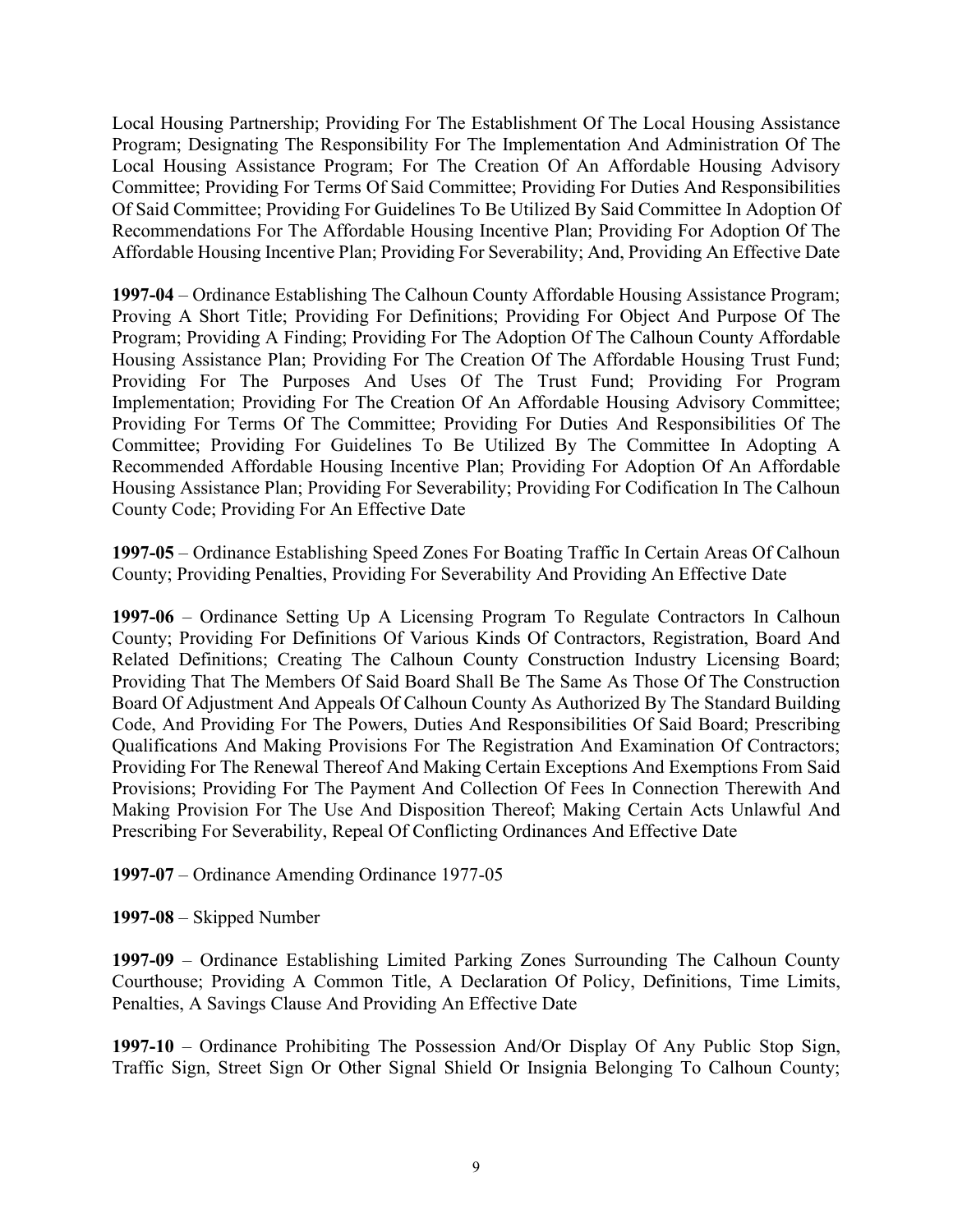Providing For Sanctions; Providing For Severability And Repealer, And Providing An Effective Date

# **1998 Ordinances**

**1998-01** – Ordinance Of Calhoun County Granting A Cable Television Service Franchise To Comcast Cable Of Marianna, Inc.; Providing Definition Of Terms, Providing Grant Of Authority, Providing For Construction Of A Cable System, Providing Service Obligations; Providing Fees And Charges To Subscribers, Subscriber Bills And Privacy Protection, Providing Oversight And Regulation By Calhoun County, Providing For Insurance And Indemnity, Providing For Enforcement And Termination Of Franchise And Providing Miscellaneous Provisions; Providing For Severability And Repealer, And Providing An Effective Date

**1998-02** – Ordinance Amending The Calhoun County Comprehensive Plan; To Provide For The Adoption Of A Certain Small-Scale Future Land Use Map Amendment To The Calhoun County Comprehensive Plan For D. Marshall Keenan And Patricia A. Keenan; And Providing For An Effective Date

**1998-03** – Ordinance Amending The Calhoun County Comprehensive Plan. To Provide For The Adoption Of A Certain Small-Scale Future Land Use Map Amendment To The Calhoun County Comprehensive Plan For Sylvia I. Mayo; Providing For Severability And For Repealer; And Providing For An Effective Date

**1998-04** – Ordinance Amending The Calhoun County Comprehensive Plan; To Provide For The Adoption Of A Certain Small-Scale Future Land Use Map Amendment To The Calhoun County Comprehensive Plan For Edward L. McGuffey And Betty A. McGuffey; Providing For Severability And For Replealer; And Providing For An Effective Date

**1998-05** – Ordinance Amending The Calhoun County Comprehensive Plan, To Provide For The Adoption Of A Certain Small-Scale Future Land Use Map Amendment To The Calhoun County Comprehensive Plan For Debra Anne Willis And Margarette Willis Schremp; Providing For Severability And For Repealer; And Providing For An Effective Date

**1998-06** – Ordinance Amending The Calhoun County Comprehensive Plan, To Provide For The Adoption Of A Certain Small-Scale Future Land Use Map Amendment To The Calhoun County Comprehensive Plan For Polly Yates And Charles Mack; Providing For Severability And For Repealer; And Providing For An Effective Date

**1998-07** – Ordinance Amending The Calhoun County Comprehensive Plan, To Provide For The Adoption Of A Certain Small-Scale Future Land Use Map Amendment To The Calhoun County Comprehensive Plan For Ann Young And Betty Y. Thames; Providing For Severability And For Repealer; And Providing For An Effective Date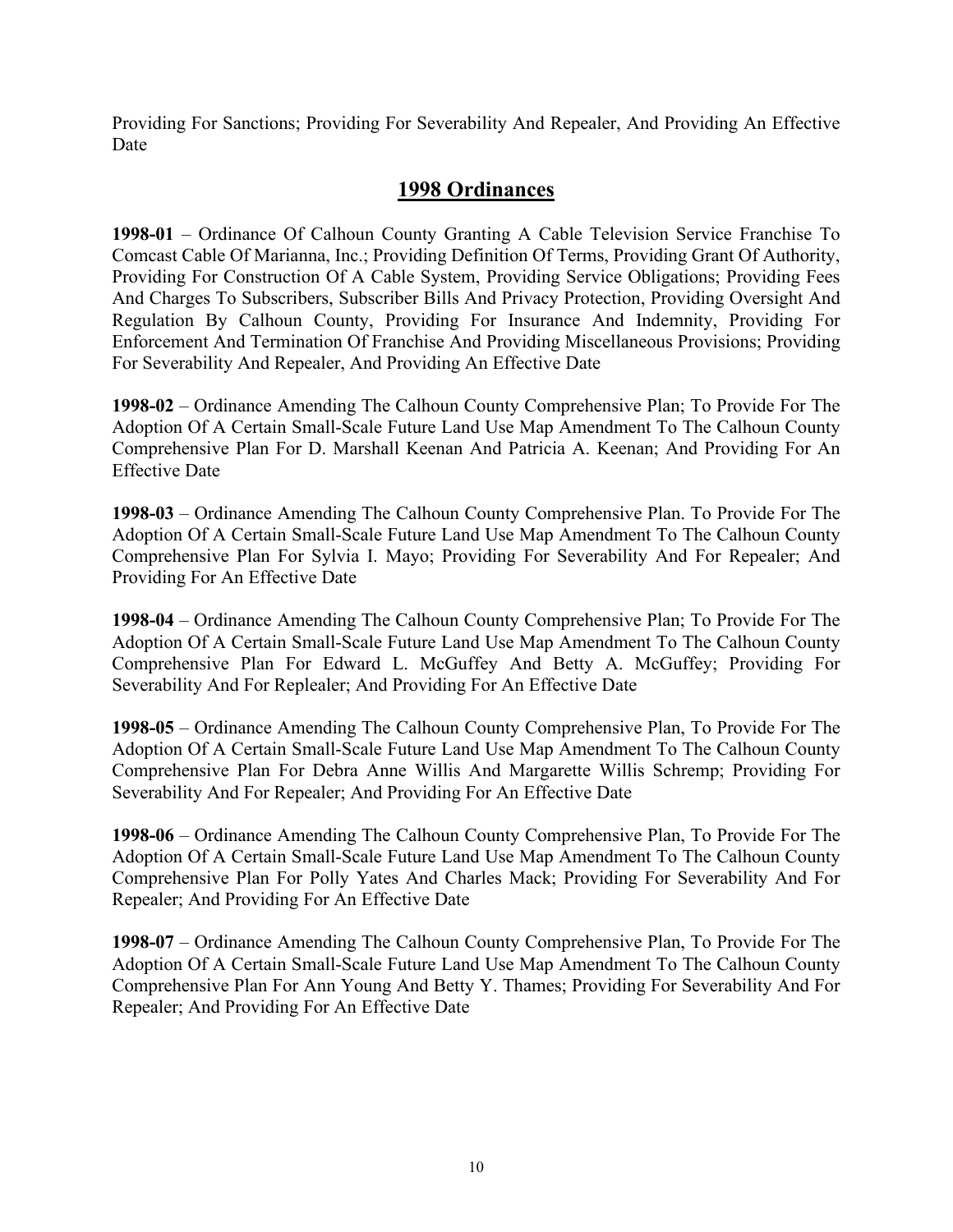**1999-01** – Ordinance Establishing A Uniform Property Numbering System In Calhoun County; Providing For The Assignment Of Street Numbers And Administration Of The System; Providing For The Assignment Of New Building Numbers And Notification To The Affected Residents And Businesses; Providing For Posting Of Building Numbers, Providing For Establishment Of Fees For Addressing Applications; Providing For Penalties; Confidentiality Of Records; Providing For Severability; And Providing For An Effective Date Of The Ordinance

**1999-02** – Ordinance Dissolving The Calhoun County General Hospital/Calhoun Liberty County Hospital District; Providing For Severability And Providing For An Effective Date

**1999-03** – Ordinance Prohibiting The Removal Of Trees From Public Property; Providing For Penalties; Providing For Severability And Providing For An Effective Date

**1999-04** – Ordinance Relating To Disaster Emergencies In Calhoun County, Florida, Providing For Legislative Authorization; Specifying The Territory Embraced; Identifying The Intent Of This Ordinance; Creating The Calhoun County Division Of Emergency Management; Designating The Chairman Of The Board Of County Commissioners, Or In His Or Her Absence, Vice-Chairman Or Director Emergency Management. His Or Her Designee, In This Succession As The Official With Authority To Declare A State Of Emergency In The Event Of A Natural, Technological, Or Manmade Disaster Or The Imminent Threat Thereof; Authorizing Such Official To Take Certain Emergency Measures Relating Thereto; Providing For Imposition Of A Curfew; Providing For Regulation Of The Use Of Water; Providing For Prohibition Of Price Gouging; Providing Penalties; Providing For Conflict And Severability; Providing For An Effective Date

**1999-05** – Ordinance Prohibiting The Possession Of A Firearm, On Certain Public Property In Calhoun County, Unless Said Firearm Is Securely Encased; Providing An Exemption For Law Enforcement Officers; Providing For Penalties; Providing For Severability And Providing An Effective Date

**1999-06** – Ordinance Regulating And Restricting The Height Of Certain Structures And Objects Of Natural Growth And Otherwise Regulating The Use Of Land In The Vicinity Of The Calhoun County Airport By Creating The Appropriate Zones And Establishing The Boundaries Thereof; Providing For Changes In The Restrictions And Boundaries Of Such Zones; Defining Certain Terms Used Herein; Providing For Administration And Enforcement; Establishing And Imposing Penalties; And Providing An Effective Date

**1999-07** – Ordinance Providing For The Exercise Of County Powers; Authorizing An Additional Homestead Exemption Of \$25,000.00; Providing That Said Additional Homestead Exemption Shall Be Available To Any Person Who Has Legal Or Equitable Title To Real Estate And Whose Permanent Residence Is Maintained Thereon, Providing That Said Person Has Attained The Age Of Sixty-Five (65) Years Or Older, Providing That Said Person's Household Income Does Not Exceed \$20,000.00 As Defined; Providing For Adjustments; Providing Definitions; Specifying The Taxes To Which The Additional Exemption Applies; Establishing Annual Filing Requirements; Providing For Severability And Providing For An Effective Date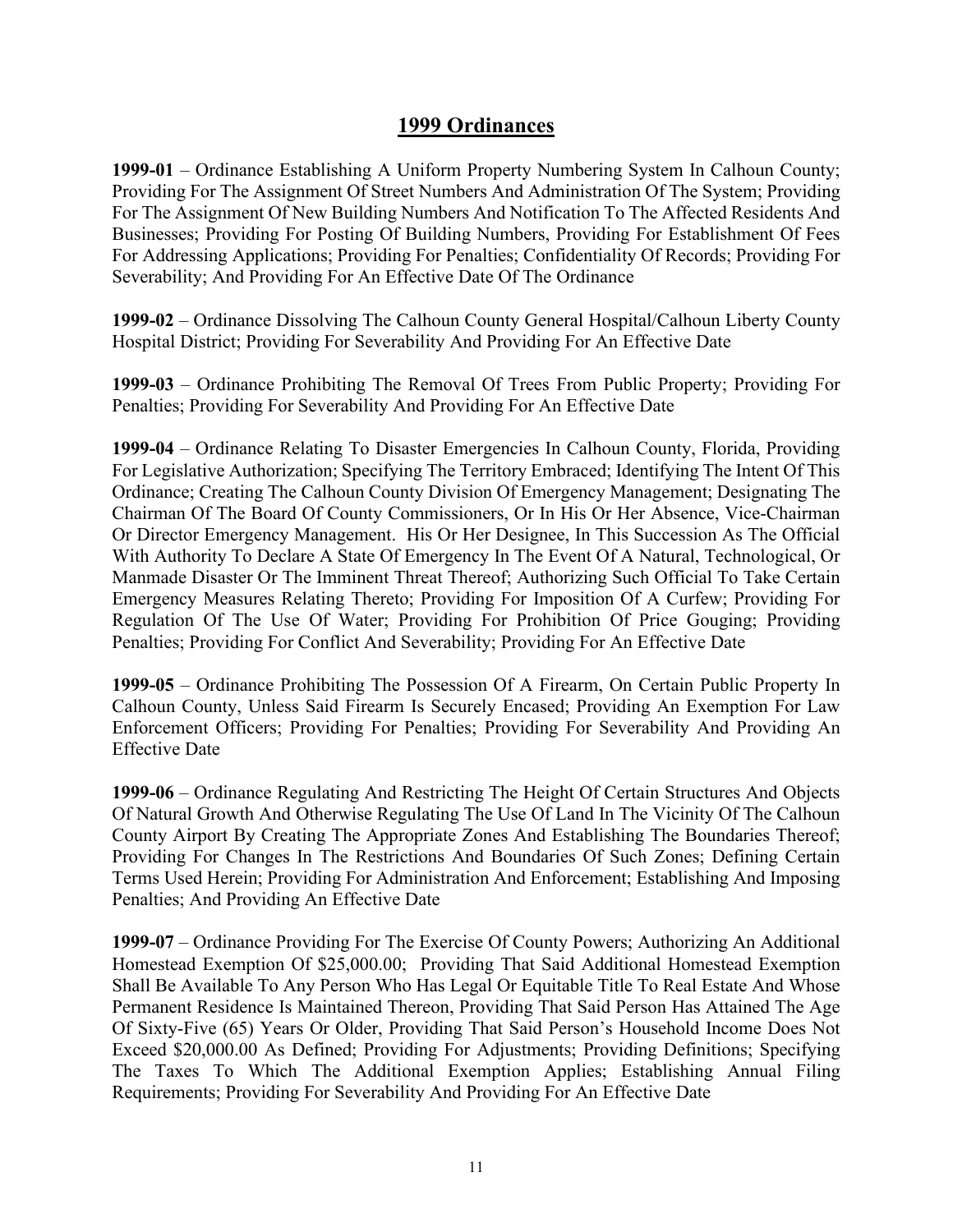**2000-01** – Ordinance Adopting Purchasing Procedures For Calhoun County, To Provide For Local Bidder Preference; Providing For Repealer And Severability And Providing For An Effective Date

**2000-02** – Ordinance Relating To The Assessment Of A Six-Cent Per Gallon Gasoline And Fuels Tax; To Be Known As The "Local Option Gas Tax"; Providing for An Effective Date And Term; Providing For Distribution Of A Portion Of Proceeds To Municipalities; Providing For Severability; And Providing For An Effective Date For The Ordinance

**2000-03** – Ordinance Relating To A Discretionary Sales Surtax Of 1%, To Be Known As The "Calhoun County Small County Surtax"; Providing For An Effective Date And Term; Providing For A Restriction Of Use; Providing For Distribution Of A Portion Of Proceeds To Municipalities; Providing For Severability; And Providing For An Effective Date For The Ordinance

**2000-04** – Ordinance For Calhoun County, Amending The Calhoun County Comprehensive Plan To Provide For The Adoption Of A Certain Small-Scale Future Land Use Map Amendment To The Calhoun County Comprehensive Plan For Iqbal Faroqui; Providing For Severability And Providing For An Effective Date

# **2001 Ordinances**

**2001-01** – Ordinance Of The Board Of County Commissioner Of Calhoun County, Florida, Amending, Revising, And Replacing In Its Entirety The Comprehensive Plan Of Calhoun County, Florida, Which Will Control Future Land Use, Guide Public Facilities, And Protect Natural Resources Pursuant To The Local Government Comprehensive Planning And Land Development Regulation Act (Chapter 163, Part II, Florida Statutes), Including A Future Land Use Element; Traffic Circulation Element; Housing Element; Infrastructure Element; Conservation Element; Recreation Element; Intergovernmental Coordination Element; And Capital Improvements Element; Providing For Severability, And Providing For An Effective Date

**2001-02** – Ordinance Providing For The Creation Of The Economic Development Fund To Be Used To Induce Business Development Within Calhoun County; Providing For Legislative Findings; Providing For The Source And Use Of Funds; Providing For Application And Review Procedures; Providing For Grant Applications, Audits And Annual Reports; Providing For Severability And Providing For An Effective Date

**2001-03** – Ordinance Of Calhoun County, Florida; Prohibiting Placement Of Tobacco Products In Self-Service Displays Accessible To Minors; Providing For Ordinance To Be Effective In Unincorporated Areas Of Calhoun County Florida; Providing Definitions; Providing For Severability; Providing For Penalties; Providing An Effective Date

**2001-04** – Ordinance Of The Board Of County Commissioners Of Calhoun County, Adopting A Comprehensive Plan Amendment, As Required By Chapter 163, Florida Statutes, Designed To Amend The Future Land Use Map To Approve A Small Scale Map Amendment, Authorizing The Transmittal Of The Amendments To The Florida Department Of Community Affairs, Providing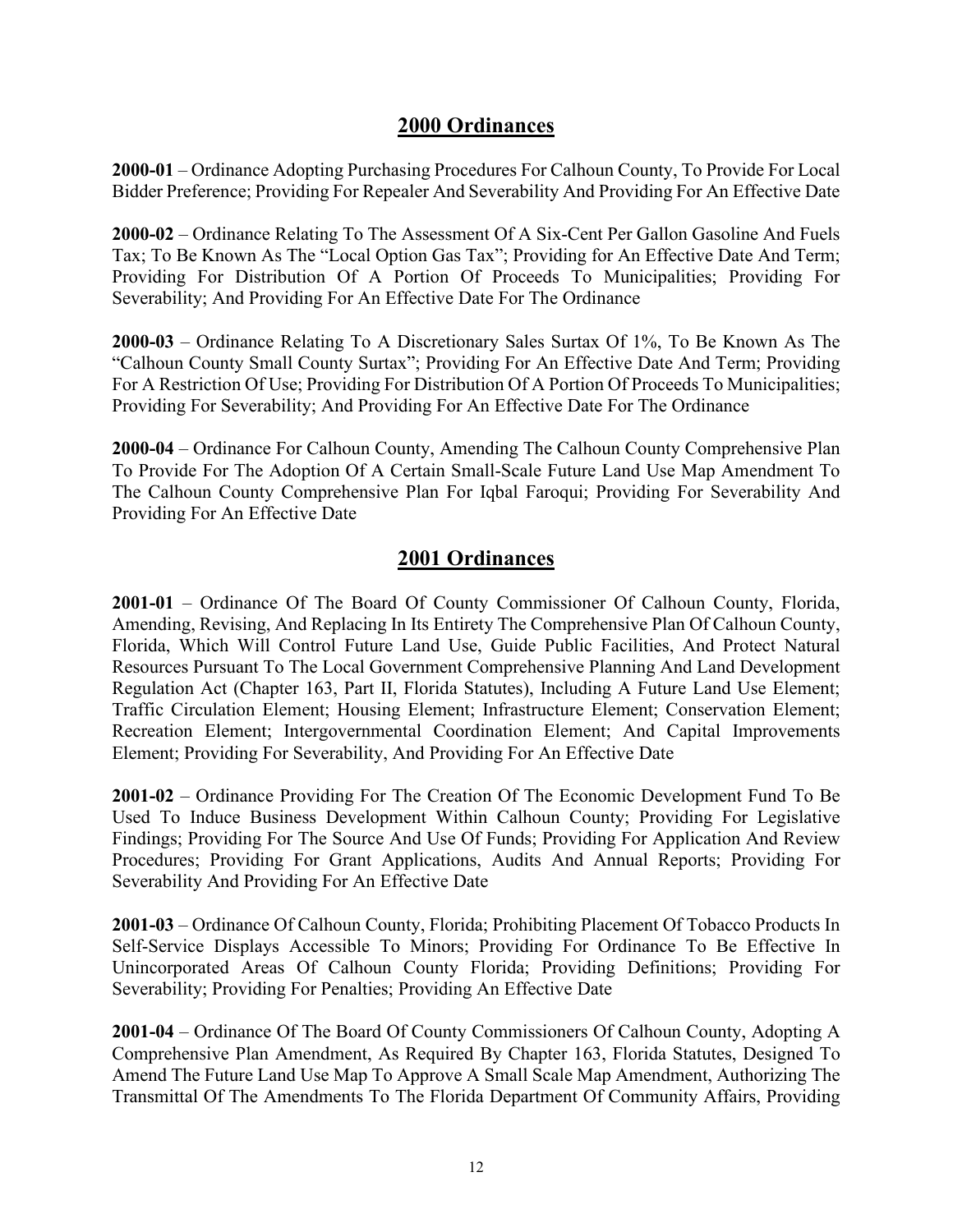For Repeal Of Ordinances In Conflict Herewith; Providing For Severability; And Providing For An Effective Date

**2001-05** – Ordinance Of Calhoun County, Florida; Providing A Tax Exemption For Oglesby Plants International, Inc.; Providing A Finding Of Eligibility, Providing A Standard Of Revenue; Providing For The Estimated Lost Revenue; Providing For The Exemption For A Term Of Ten Years; Providing For An Effective Date; And Providing For Severability

**2001-06** – Ordinance Of Calhoun County, Florida, Establishing The Calhoun County Enterprise Zone Development Agency Which Shall Carry Out The Economic Development And Redevelopment Activities Authorized By Florida Statutes, Chapter 290; Providing For The Appointment Of A Board Of Commissioners Of The Agency; Providing Appointment Criteria And Terms Of Office For The Commissioners; Providing For The Operation And Authority Of The Agency; Providing For Severability; And Providing For An Effective Date For The Ordinance

# **2002 Ordinances**

**2002-01** – Ordinance Of The Board Of County Commissioners Of Calhoun County, Florida, Amending The Calhoun County Future Land Use Map Pursuant To The Local Government Comprehensive Planning And Development Regulation Act (Chapter 163, Part II, Florida Statutes); Providing For Purpose And Intent, Title Of The Comprehensive Plan Future Land Use Map, The Calhoun County Future Land Use Map Amendment, Applicability And Effect, Severability, Copy On File, Transmittal To Department Of Community Affairs, And Providing For An Effective Date

**2002-01** – Ordinance Relating To The Assessment Of A Six-Cent Per Gallon Gasoline And Fuels Tax; Providing For An Effective Date And Term; Providing For Distribution Of A Portion Of Proceeds To Municipalities.

**2002-03** – Ordinance Relating To Calhoun County, Florida Imposing A Mandatory Cost To Be Assessed In Specific Cases; Said Cost To Be Used For The Operation And Administration Of The Teen Court Of Calhoun County; Providing For Collection, Depositing, And Use Of Such Cost Assessments; Defining The Types Of Cases Impacted; And Providing For An Effective Date

**2002-04** – Ordinance Establishing The Location Of Wind Speed Lines Throughout Calhoun County; Pursuant To The New State Building Code And Providing For An Effective Date

**2002-05** – Ordinance Relating To Calhoun County, Florida Encouraging Utilities To Be Placed In The County Road Right Of Ways, Providing For Permitting, Providing For Repealer And Providing An Effective Date

**2002-06** – Ordinance Of Calhoun County, Florida, Prohibiting The Payment Of Extra Compensation By Public Employers; Providing A Title; Providing Definitions; Providing For Reimbursements; Providing For Severability; And Providing For An Effective Date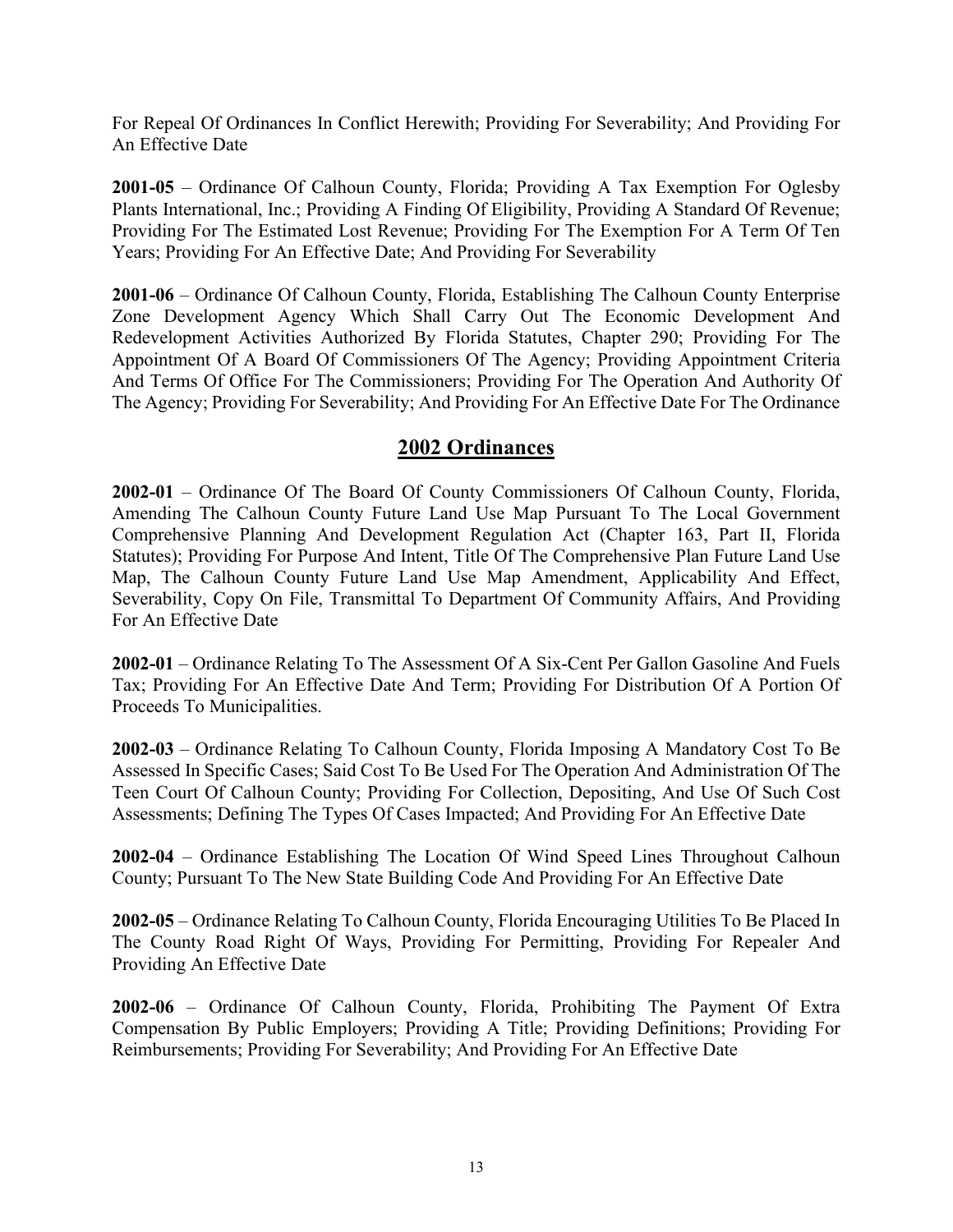**2002-07** – Ordinance Of The Board Of County Commissioners Of Calhoun County, Florida, Amending The Calhoun County Future Land Use Element And Future Land Use Map Pursuant To The Local Government Comprehensive Planning And Land Development Regulation Act (Chapter 163, Part II, Florida Statutes); Providing For Purpose And Intent, Title Of The Comprehensive Plan Future Land Use Map, The Calhoun County Future Land Use Element Amendment Creating A New Policy 9.5.1A; Creating A New Light Industrial Land Use Category, The Calhoun County Future Land Use Map Amendment, Applicability And Effect, Severability, Copy On File, Transmittal To Department Of Community Affairs, And Providing For An Effective Date

# **2003 Ordinances**

**2003-01** – Ordinance Relating To Calhoun County, Florida, Imposing A Mandatory Cost To Be Assessed In Specific Cases Under F.S. 938.15; Said Cost To Be Used For Providing Of Funds For Additional Education For Law Enforcement For Criminal Justice Degree Programs And Training Courses; Providing For Severability; And Providing For An Effective Date

**2003-02** – Ordinance Prohibiting The Disposal Of An Animal Carcass Alongside A Public Road, Public Right Of Way, Or Public Property; Penalties And Providing For An Effective Date

**2003-03** – Ordinance Of Calhoun County Establishing The Local Communication Service Tax, Providing For Discretionary Tax, Providing For Severability, And Providing For An Effective Date

**2003-04** – Ordinance Titled "Calhoun County Circuit And County Court Facility Fun Ordinance", Increasing The Service Charge To Be Added To Filing Fees Paid At The Commencement Of Any Civil Action, Suit Or Proceeding In The Circuit Court Of Calhoun County For The Purposes Of Providing And Maintaining Facilities For The Use Of The Circuit Court; Increasing The Service Charge To Be Added To Filing Fees Paid At The Commencement Of Any Civil Action, Suit Or Proceeding In The County Court Of Calhoun County For The Purposes Of Providing And Maintaining Facilities For The Use Of The County Court; Providing For Severability And Providing For An Effective Date

**2003-05** – Ordinance Of Calhoun County, Amending Ordinance No. 2003-03, Amending The Date Of Imposition And Collection Of The Local Communication Service Tax

**2003-06** – Ordinance Of Calhoun County, Florida, Establishing A Comprehensive Plan Fee Schedule; Providing For Title; Providing For Severability; And Providing For An Effective Date

# **2004 Ordinances**

**2004-01** – Ordinance Of Calhoun County, Florida, Establishing County Roadway And Right Of Way Protection; Prohibiting Maintaining Property On County Road Right Of Ways Providing For Penalties.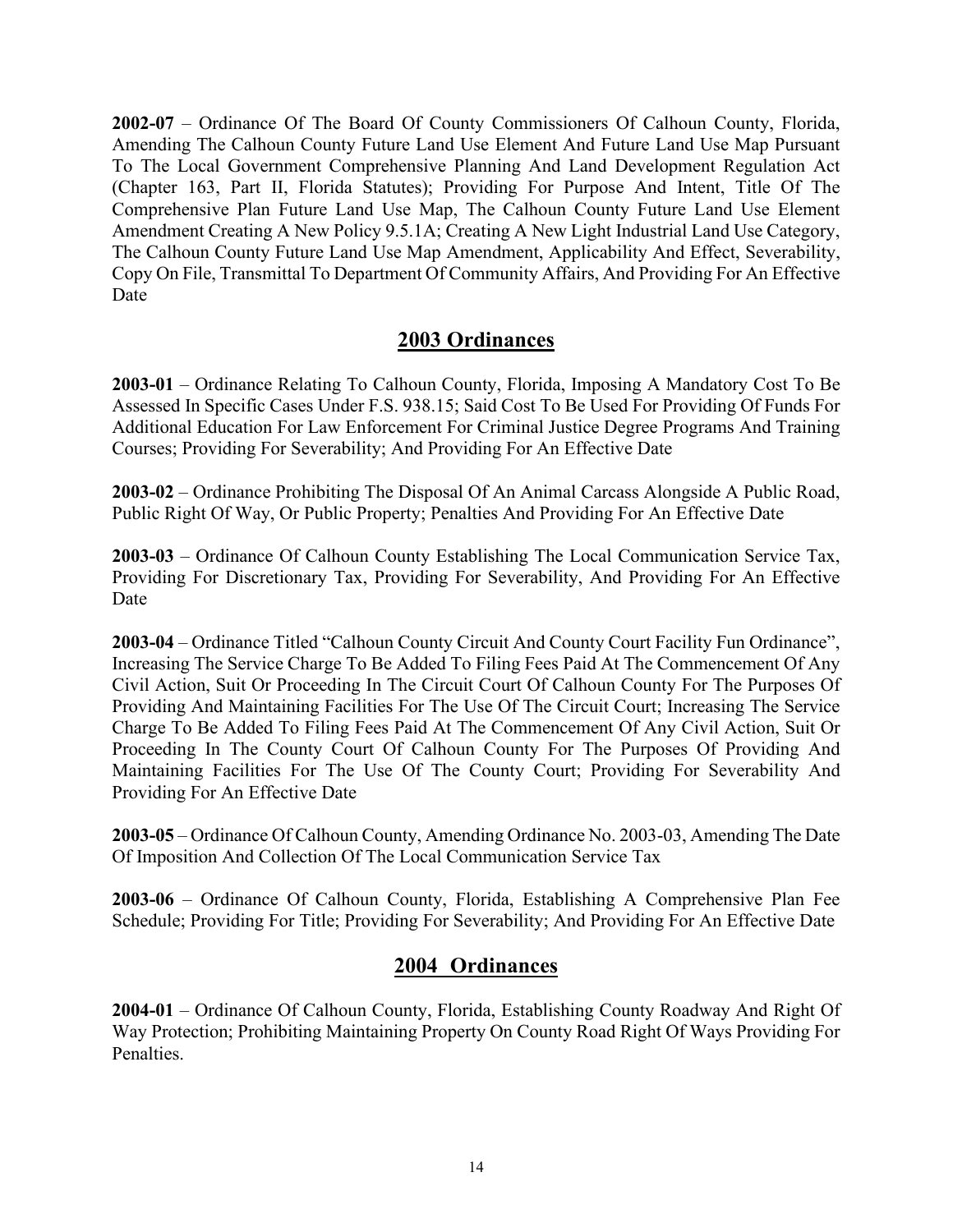**2004-02** – Ordinance Of The Board Of County Commissioners Of Calhoun County, Florida, Amending And Updating The Calhoun County 5-Year Schedule Of Capital Improvements Of The 2002-2010 Calhoun Comprehensive Plan, Pursuant To The Local Government Comprehensive Planning And Land Development Regulation Act (Chapter 163, Part II, Florida Statutes), Providing For Purpose And Intent, Providing The Addition Of Specific Infrastructure Capital Improvements; Providing For Applicability And Effect, And Severability, And A Copy On File, And Providing For An Effective Date

# **2005 Ordinances**

**2005-01** – Ordinances Of Calhoun County, Florida, That Exempts From Taxation An Increase In The Assessed Value Of Homestead Property Resulting From Constructing Or Reconstructing Living Quarters For Parents Or Grandparents Who Are 62 Years Old Or Older, Providing For An Application To Be Filed.

**2005-02** – Ordinance Of The Board Of County Commissioners Of Calhoun County, Infrastructure Capital Improvements, Providing For Applicability And Effect, And Severability For Amending And Updating The Calhoun County 5-Year Schedule Of Capital Improvements Of The 2000-2010 Calhoun Comprehensive Plan, Pursuant To The Local Government Comprehensive Planning And Land Development Regulation Act (Chapter 163, Part II, Florida Statutes), Providing For Purpose And Intent, Providing The Addition Of Specific Initial, And A Copy On File, And Providing For An Effective Date.

**2005-03** – Ordinance Of The Board Of County Commissioner Of Calhoun County, Florida Adopting A Comprehensive Plan Amendment, As Required By Chapter 163, Part II, Florida Statutes; Designed To Amend The Future Land Use Map To Approve A Small Scale Map Amendment; Authorizing The Transmittal Or The Amendment To The Department Of Community Affairs; Providing For Repeal Of Ordinances In Conflict Herewith; Providing For Severability; And Providing For An Effective Date.

#### **2006 Ordinances**

**2006-01** – Ordinance Of The County Commission Calhoun County, Florida, Amending Ordinance # 84-3 Section 4.6, By Changing And Clarifying The Type Of Roadways Improvement Required; Amending Section 3.3 By Adding Additional Certification By The Owners Engineer; Providing For Conflicts; Providing For Severability; And Providing An Effective Date.

**2006-02** – Ordinance Of The County Commission Calhoun County, Florida, Amending Ordinance 84-3 Section 2.44, By Definition Of "Subdivision" Deleting Article Iv: Minor Subdivisions; Providing For Conflicts; Providing For Severability; And Providing For An Effective Date.

**2006-03** – Ordinance Of Calhoun County, Florida, Amending The Comprehensive Plan Fee Schedule; Providing For Title; Providing For Severability; And Providing For An Effective Date.

**2006-04** – Ordinance Relating To Calhoun County, Florida, Providing For The Assessment Of Additional Court Costs In Non-Criminal Traffic Cases; Providing For Conflicts;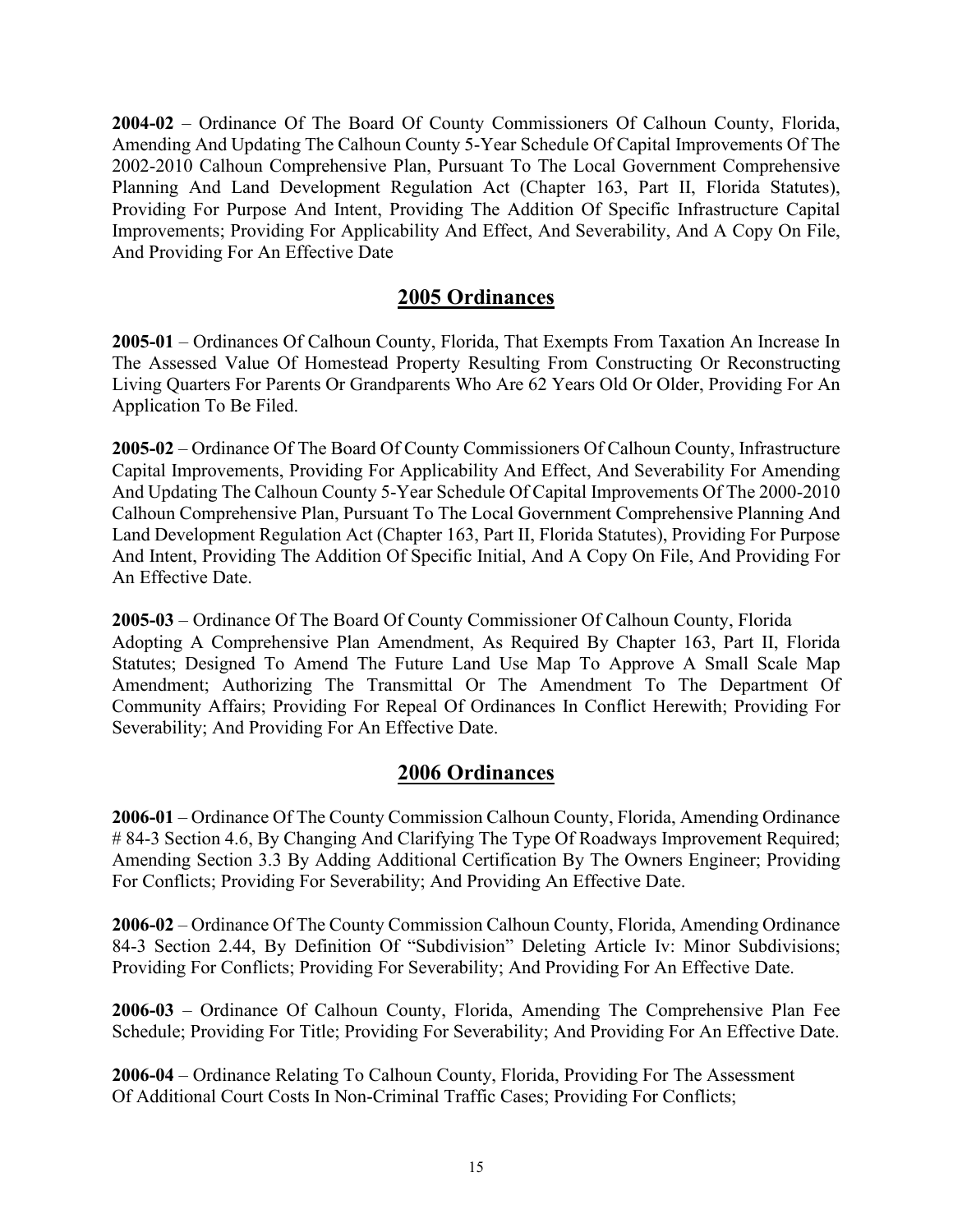Providing For Severability; And Providing For An Effective Date.

**2006-05** – Ordinance Relating To Calhoun County, Florida, Imposing A Mandatory Cost To Be Assessed In Specific Cases, Said Cost To Be Used For The Operation And Administration Of The Teen Court, Of Calhoun County; Providing For Collection, Depositing And Use Of Such Cost Assessments: Defining The Types Of Cases Impacted; Providing For Accountability; Providing For Severability; And Providing For An Effective Date.

**2006-06** – Ordinance Of The Board Of County Commissioners Of Calhoun County, Florida Adopting A Comprehensive Plan Amendment, As Required By Chapter 163, Part II, Florida Statutes; Designed To Amend The Future Land Use Map To Approve A Small Scale Map Amendment; Authorizing The Transmittal Of The Amendment To The Department Of Community Affairs; Providing For Repeal Of Ordinances In Conflict Herewith; Providing For Severability; And Providing For An Effective Date.

**2006-07** – Ordinance Of The Board Of County Commissioners Of Calhoun County, Florida, Amending The Calhoun County Future Land Use Element Future Land Use Map Pursuant To The Local Government Comprehensive Planning And Land Development Regulation Act (Chapter 163, Part Ii, Florida Statutes); Providing For Purpose And Intent, Title Of The Comprehensive Plan Future Land Use Map, Applicability And Effect, Severability, Copy On File, Transmittal To The Department Of Community Affairs, And Providing For An Effective Date.

**2006-08** – Skipped #

**2006-09** – Ordinance Of Calhoun County, Florida; Prohibiting The Consumption Of Alcoholic Beverages Or The Possession Of Open Containers Thereof At Certain Public Recreation Areas In Calhoun County, Florida; Providing For Penalties; Providing For Severability And Repealer; And Providing An Effective Date.

**2006-10** – Ordinance Of The Board Of County Commissioners Of Calhoun County, Florida, Adopting A Comprehensive Plan Amendment, As Required By Chapter 163, Part II, Florida Statutes; Designed To Amendment The Future Land Use Map To Approve A Small Scale Map Amendment; Authorizing The Transmittal Of The Amendment To The Department Of Community Affairs; Providing For Repeal Of Ordinances On Conflict Herewith; Providing For Severability; And Providing For An Effective Date.

**2006-11** – Ordinance Of The County Commission Of Calhoun County, Florida, Amending Ordinance 84-3 By Adding The Definition Of "Parent Tract", Providing For Exempt Subdivisions; Providing For Conflicts; Providing For Severability; And Providing For An Effective Date.

# **2007 Ordinances**

**2007-01** – Ordinance Of The County Commission Calhoun County, Florida, Amending Ordinance 2006-11, To Correct A Scrivener's Error; Providing For Severability: And Providing For An Effective Date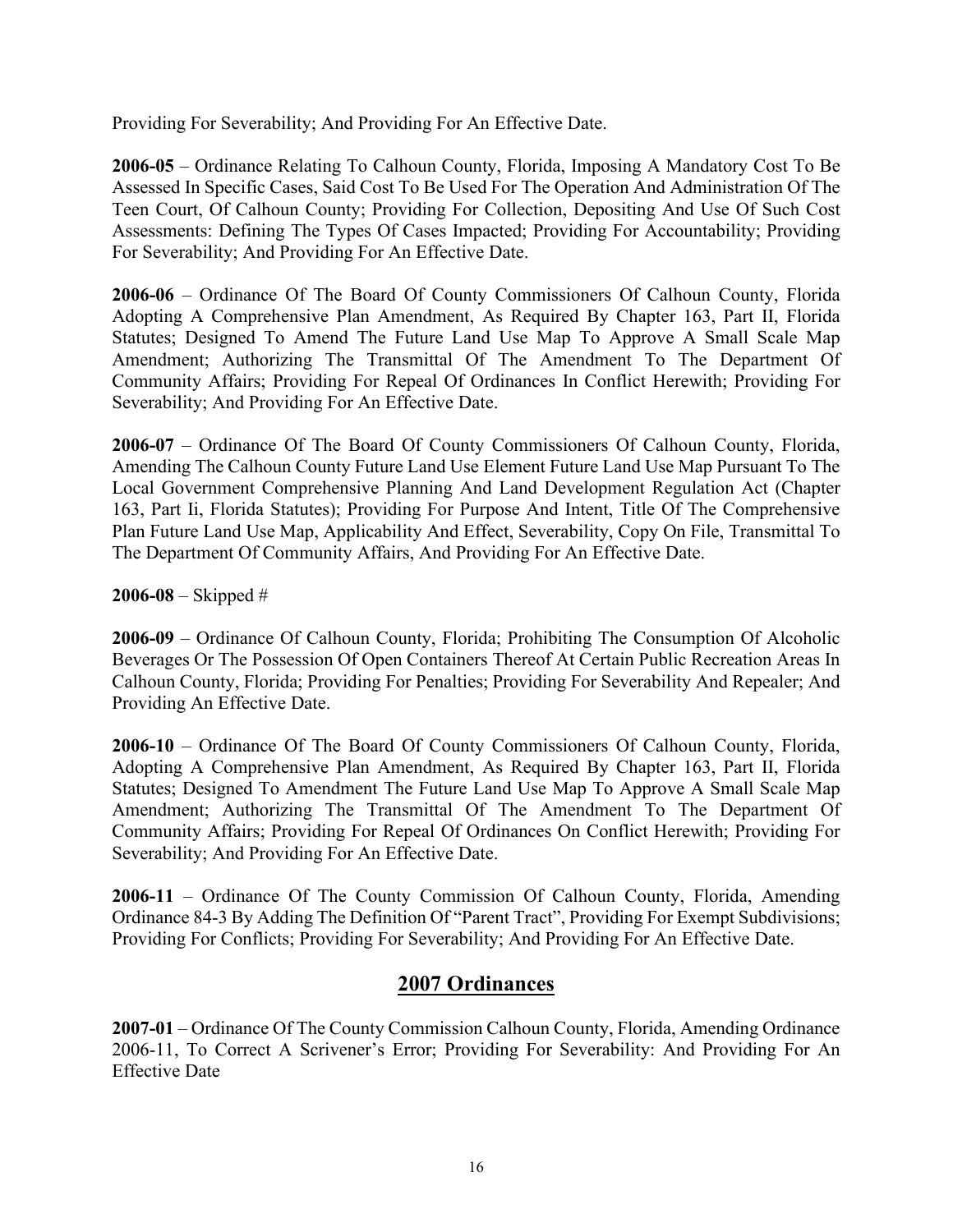**2007-02** – Ordinance Of The Board Of County Commissioners Of Calhoun County, Florida; Amending The County's Driveway Requirements; Requiring The Installation Of Driveways Prior To Commencement Of Construction; Requiring Driveways For Temporary Uses; Providing Purpose, Applicability And Permit Requirements; Providing Definition; Setting Forth Standards For Driveway Construction; Providing Procedure; Providing For Variances; Providing For Fees, Providing For Enforcement By Injunctive Relief; Providing For Severability And Providing For An Effective Date.

**2007-03** – Ordinance Of The Board Of County Commissioners Of Calhoun County, Florida, Adopting A Comprehensive Plan Amendment, As Required By Chapter 163, Part II, Florida Statutes; Designed To Amend The Future Land Use Map To Approve A Small Scale Map Amendment; Authorizing The Transmittal Of The Amendment To The Department Of Community Affairs; Providing For Repeal Of Ordinances In Conflict Herewith; Providing For Severability; And Providing For An Effective Date.

**2007-04** – Ordinance Establishing A Proportionate Fair-Share Program; Implementing The Provisions Of Section 163.3180(16), F.S., Establishing Conditions Whereby Developers May Satisfy Transportation Concurrency Requirements Through Proportionate Fair-Share Contributions; And Providing For An Effective Date Therein.

**2007-05** - Ordinance Of Calhoun County, Florida; Providing Definitions; Providing For The Prohibiting Of Overnight Camping At Public Property; Providing For Permitting; Providing For Penalties; Providing For Severability; And Providing For An Effective Date.

**2007-06** – Ordinance Of The Board Of County Commissioners Of Calhoun County, Florida, Amending And Updating The Calhoun County 5-Year Schedule Of Capital Improvements Of The 2002-2010 Calhoun County Comp Plan, Pursuant To The Local Government Comprehensive Planning And Land Development.

**2007-07** – Ordinance Of The County Commission Calhoun County, Florida, Amending Calhoun County Ordinance 2007-02, By Requiring Paved Driveways In Subdivisions With Paved Roads, Providing For Conflicts.

**2007-08** – Ordinance Of The Board Of County Commissioners Of Calhoun County, Florida, Amending The Future Land Use Element And Future Land Use Map Pursuant To The Local Government Comprehensive Planning And Land Development Regulation Act (Chapter 163, Part II, Florida Statutes; Providing For Purpose And Intent, Title Of The Comprehensive Plan Future Land Use Map, Applicability And Effect, Severability, Copy On File. Transmittal To The Department Of Community Affairs.

**2007-09** – Skipped Number

**2007-10** – Ordinance Of Calhoun County, Florida, Providing For An Additional Homestead Exemption Of \$25,000, For Owners 65 Years Of Age Or Older, Having Limited Income As Defined By Statute.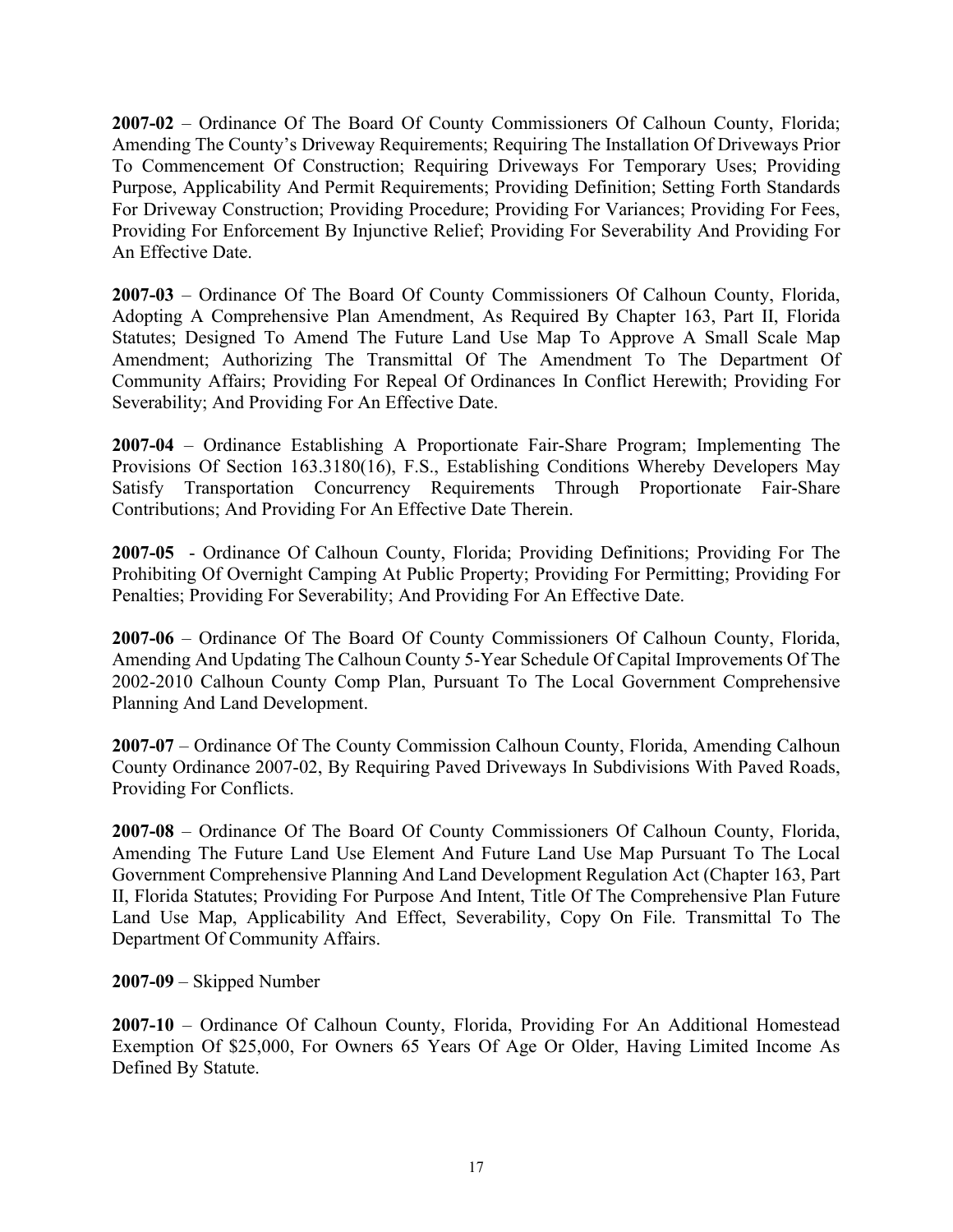**2007-11** – Ordinance Of Calhoun County, Florida, Repealing Ordinance 2006-09, Prohibiting The Consumption Of Alcoholic Beverages On The Possession Of Open Containers Thereof At Certain Public Recreation Areas In Calhoun County, Florida.

**2007-12** – Ordinance Of Calhoun County, Florida, Amending The Comprehensive Plan Fee Schedule; Providing For Title; Providing For Future Amendment Of Fee Schedule By Resolution.

# **2008 Ordinances**

**2008-01** – Ordinance Relating To Sexual Offenders And Sexual Predators; Providing For Findings And Intent, Definitions, Prohibiting Sexual Offenders And Sexual Predators From Residing Or Traveling Within 2500 Feet Of Schools, Day Care Centers, Libraries And Parks And Playgrounds, Providing Exceptions, Requiring Law Enforcement Officers To Afford An Opportunity To Explain Presence In A Prohibited Area, Providing For Measurement Of Distance, Requiring Declaration By Sexual Offenders And Sexual Predators Under Certain Circumstances, Requiring Photo Identification, Providing For Maps Of Schools, Day Care Centers, Libraries And Parks And Playgrounds, Prohibiting Property Owners From Renting To Sexual Offenders And Sexual Predators Property That Lies Within 2500 Feet Of A School Day Care Center, Park Or Playground, Creating Rebuttable Presumptions Of Knowledge Under Certain Circumstances, Excluding Travel On Florida Intrastate Highway System; Providing Penalties, Providing For Countywide Application, Providing For Enforcement; Providing For Severability; And Providing For An Effective Date

**2008-02** – Ordinance To Be Entitled "Small County Sales Surtax Ordinance", Authorizing The Imposition Of A One Cent Surtax On Certain Retail Sales, Pursuant To Florida Statute Section 212.055(3) And Section 212.054; Providing That The Proceeds Shall Be Used For Operating Purposes Of The County; Providing For Duration Of The Tax; Providing For Sharing With Municipalities; Providing For Beginning Date Of Imposition Of Tax; Providing For Rules Of Collection By Vendors; Providing For Severability; And Providing For An Effective Date For The **Ordinance** 

# **2009 Ordinances**

**2009-01** – Ordinance Of The County Commission Of Calhoun County Florida, Amending Ordinance 84-3, Article IV, Regarding Existing Subdivisions; Providing For Conflicts; Providing For Severability; And Providing For An Effective Date

**2009-02** – Ordinance Relating To The Reassessment Of A Six-Cent Per Gallon Gasoline And Fuels Tax, To Be Known As The "Local Option Gas Tax", Providing For An Effective Date And Term; Providing For Distribution Of A Portion Of Proceeds To Municipalities; Providing For Severability; And Providing For An Effective Date For The Ordinance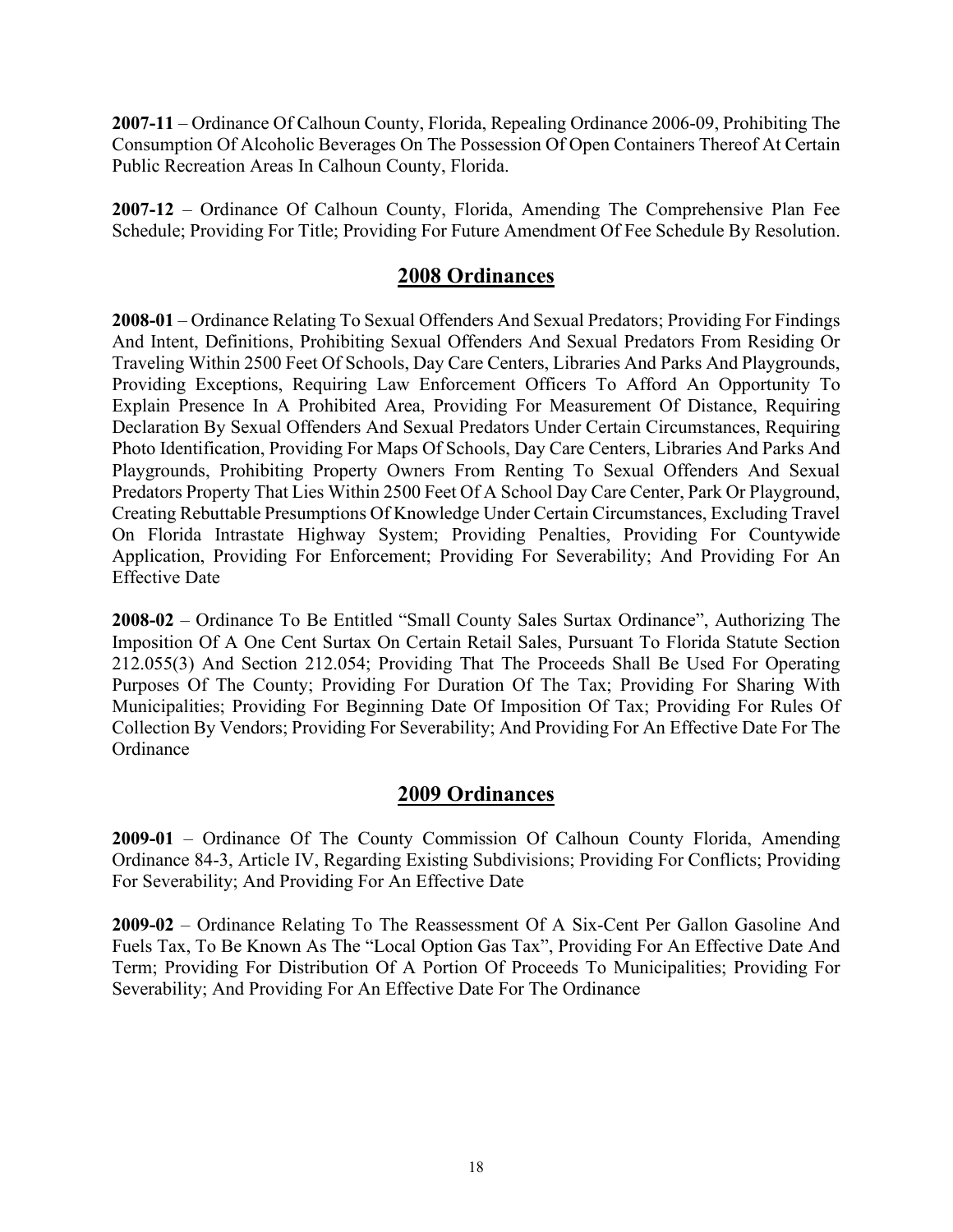**2010-01** – Ordinance Of The County Commission Calhoun County, Florida, Amending Calhoun County Ordinance 2007-02 By Requiring The Exempting Of Certain Subdivisions, Which Are Exempt From Platting Under County Ordinances From Certain Provisions Of 2007-02 As Amended, Providing For Conflicts; Providing For Severability; And Providing An Effective Date

**2010-02** – Ordinance Of The County Commission Of Calhoun County, Florida; Relating To The Provision Of Mandatory Residential Solid Waste Collection Services Through The Use Of Service Agreements With Independent Contractors; Providing Certain Definitions And Legislative Findings; Authorizing The Approval Of Service Agreements With Independent Contractors; Providing For Mandatory Residential Solid Waste Collection; Providing The Responsibilities Of Residential Property Owners And Occupants; Prohibiting The Unauthorized Collection Or Disposal Of Solid Waste; Providing Certain Exemptions; Providing For Treatment Of A Public Nuisances; Providing Procedure For Enforcement; Providing That Procedures In Ordinance Are Supplemental Authority; Providing For Severability; And Providing An Effective Date

**2010-02 (Duplicate Number)** – Ordinance Of The Board Of County Commissioners Of Calhoun County, Florida, Amending And Updating The Calhoun County 5-Year Schedule Of Capital Improvements Of The Calhoun County Comprehensive Plan, Pursuant To The Local Government Comprehensive Planning And Land Development Regulation Act (Chapter 163, Part II, Florida Statutes); Providing For Purpose And Intent, Providing The Addition Of Specific Infrastructure Capital Improvements; Providing For Applicability And Effect, And Severability, And A Copy On File, Providing For Transmittal To Florida Department Of Community Affairs And Providing For An Effective Date

# **2011 Ordinances**

**2011-01** – Ordinance Of The Board Of County Commissioners Of Calhoun County, Florida, Amending And Updating The Calhoun County Comprehensive Plan, Pursuant To The Local Government Comprehensive Planning And Land Development Regulation Act (Chapter 163, Part II, Florida Statutes); Adopting A Public Education Facilities Element Pursuant To Section 163.3180, F.S.; Providing For Purpose And Intent, Providing The Addition Of Specific Infrastructure Capital Improvements; Providing For Applicability And Effect, And Severability And A Copy On File, Providing For Transmittal To Florida Department Of Community Affairs And Providing For An Effective Date

**2011-02** – Ordinance Repealing Calhoun County Ordinance 99-05 And Any Other Ordinance Which Regulates Firearms By The County

# **2012 Ordinances**

**2012-01** – Ordinance Of The Board Of County Commissioners Of Calhoun County, Florida, Amending The Calhoun County Comprehensive Plan And Future Land Use Map Pursuant To The Local Government Comprehensive Planning And Land Development Regulation Act (Chapter 163, Part II, Florida Statutes) And The Adopted Calhoun County 2011 Evaluation And Appraisal Report; Providing For Purpose And Intent, Establishing Title Of The Comprehensive Plan And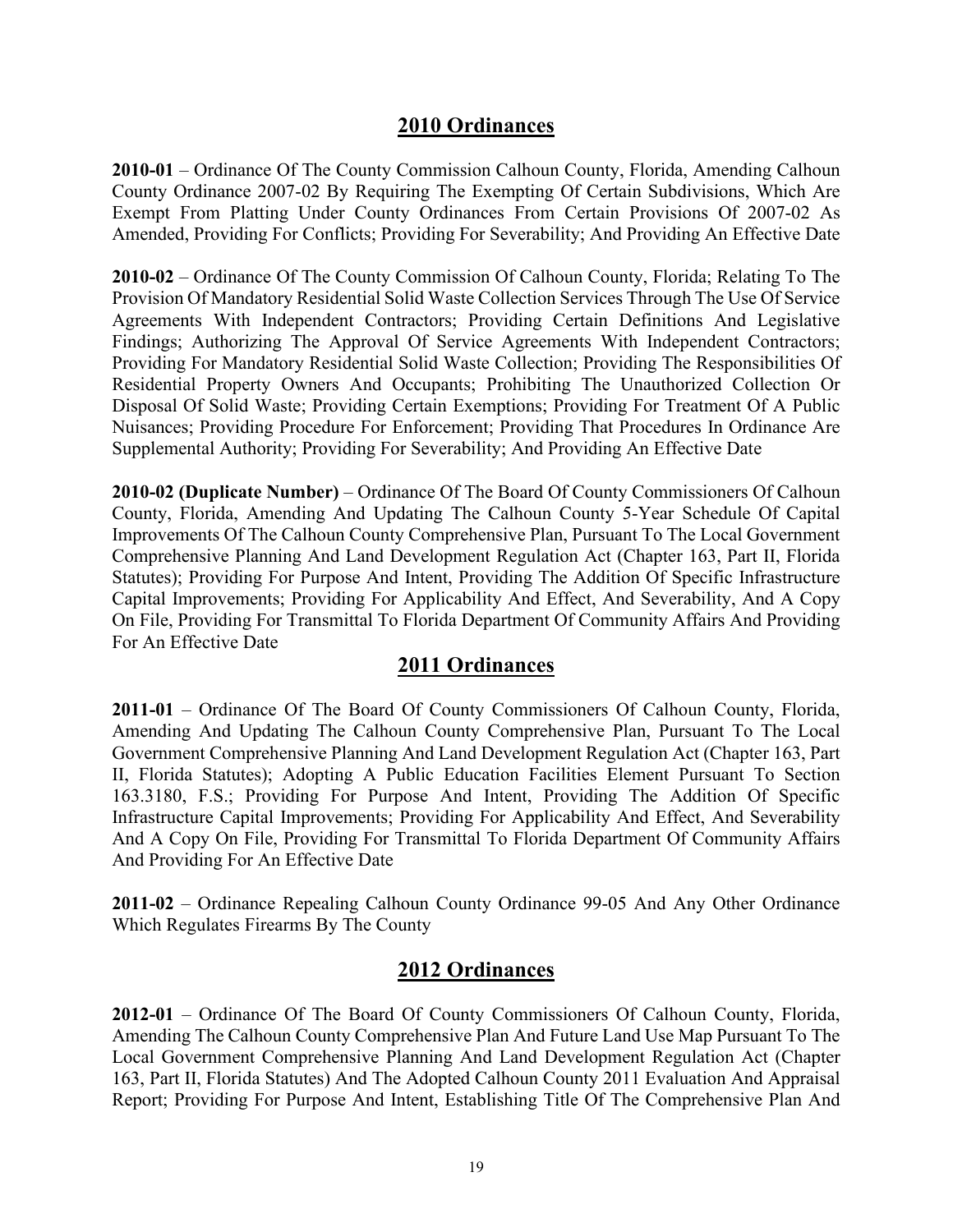Future Land Use Map, Providing For Applicability And Effect, Severability, Providing For A Copy On File, Providing For Transmittal To Department Of Economic Opportunity, And Providing For An Effective Date.

**2012-02** – Ordinance Amending Ordinance 86-01 Of Calhoun County, Florida, Known As The Fair Housing Code Of Calhoun County; Amending Section 1 Therefore Providing For A Declaration Of Policy By Deleting Reference To "Marital Status" And Substituting That It Is The County's Desire To Also Prohibit Discrimination In Housing Based On "Familial Status" , Amending Section 2 Of Ordinance 86-01 Containing Definitions By Substituting Subsection D. Family With Definition Of "Familial Status"; Amending Section 3 Thereof Pertaining To Unlawful Housing Practices So As To Delete Reference To Marital Status And Make Unlawful And A Discriminatory Housing Practice (1) The Sale Or Rental Of Housing Because Of Familial Status; (2) The Financing Of Housing Because Of Familial Status, And (3) Brokerage Services For Housing Because Of Familial Status; Amending Subsection 6 (3) (C) Thereof Pertaining To The General Statement Of Facts Contained In An Informal Complaint To Delete Marital Status And Include Familial Status In The Basis Of Discrimination; Also Amending Ordinance 86-02 To Delete All References To "Marital Status" And Substitute "Familial Status"; Providing For Savings And Severability And Providing An Effective Date

**2012-03** – Ordinance Of The Board Of County Commissioners Of Calhoun County, Florida Pertaining To The Regulation Of Synthetic Cannabinoid Herbal Incense And Synthetic Stimulant Bath Salts And Related Substances; Providing For Short Title; Providing For Purpose And Intent; Providing For Definitions; Providing For Prohibited Conduct; Providing For Enforcement And Penalties; Providing For Severability; Providing For Repeal Of Laws And Conflict; Providing For Inclusion In The Code Of Laws And Ordinances; Providing For Captions, Providing For Scope Of Ordinance; And Providing For An Effective Date

# **2013 Ordinances**

**2013-01** – Ordinance By The Calhoun County Commission Amending The Calhoun County, Florida Code Of Ordinances To Repeal The Calhoun County, Florida Ordinance 1995-4 Flood Damage Prevention Ordinance; To Adopt A New Calhoun County, Florida Floodplain Management Ordinance; To Adopt Flood Hazard Maps, To Designate A Floodplain Administrator, To Adopt Procedures And Criteria For Development In Flood Hazard Areas, And For Other Purposes; To Adopt Local Administrative Amendments To The Florida Building Code; Providing For Applicability Repealer; Severability; And An Effective Date

**2013-02** – Ordinance By The Calhoun County Commission Amending The Calhoun County, Florida Code Of Ordinances To Repeal The Calhoun County, Florida Ordinance 2013-1 Flood Damage Prevention Ordinance; To Adopt A New Calhoun County, Florida Floodplain Management Ordinance; To Adopt Flood Hazard Maps, To Designate A Floodplain Administrator, To Adopt Procedures And Criteria For Development In Flood Hazard Areas, And For Other Purposes; To Adopt Local Administrative Amendments To The Florida Building Code; Providing For Applicability; Repealer; Severability; And An Effective Date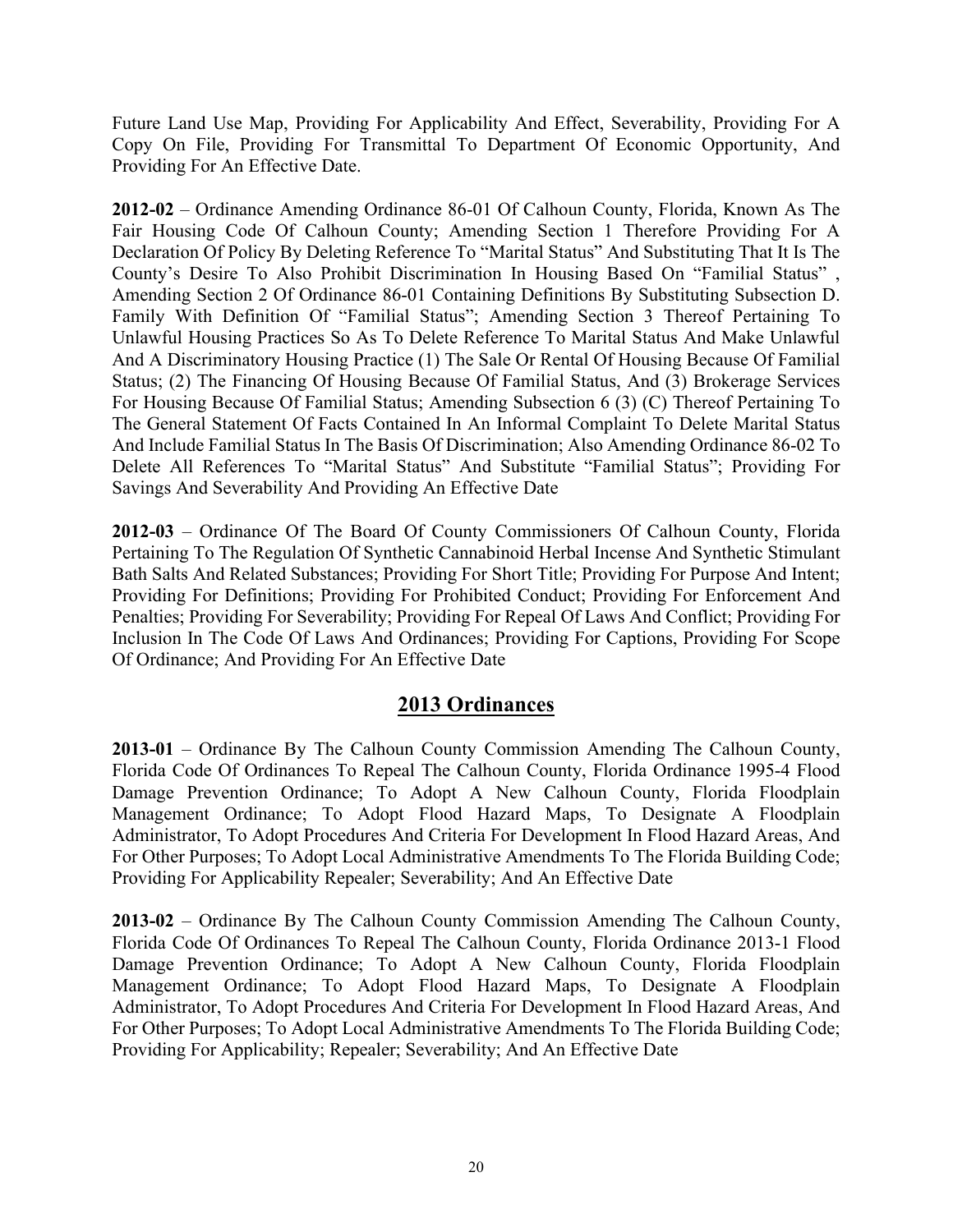**2013-03** – Ordinance Of The Board Of County Commissioners Of Calhoun County, Florida Amending An Updating The 5-Year Schedule Of Capital Improvements Of The 2012-2025 Comprehensive Plan, Pursuant To The Local Government Comprehensive Planning And Land Development Regulation Act (Chapter 163, Part II, Florida Statutes); Providing For Purpose And Intent, Providing The Addition Of Specific Infrastructure Capital Improvements; Providing For Applicability And Effect, And Severability, And A Copy On File, And Providing For An Effective Date

# **2014 Ordinances**

**2014-01** – Ordinance Of The Board Of County Commissioners Of Calhoun County, Florida; Amending The County's Driveway Requirements And Revoking Ordinance 07-02; Requiring The Installation Of Driveways Prior To Commencement Of Construction; Requiring Driveways For Temporary Uses; Providing Purpose, Applicability And Permit Requirements; Providing Definitions; Setting Forth Standards For Driveway Construction; Providing Procedure; Providing For Variances; Providing For Fees, Providing For Enforcement By Injunctive Relief; Providing Severability And Providing An Effective Date

**2014-02** – Ordinance Of The Board Of County Commissioners Of Calhoun County, Florida; Amending And Updating The 5-Year Schedule Of Capital Improvements Of The 2012-2025 Comprehensive Plan, Pursuant To The Local Government Comprehensive Planning And Land Development Regulation Act (Chapter 163, Part II, Florida Statutes); Providing For Purpose And Intent, Providing The Addition Of Specific Infrastructure Capital Improvements; Providing For Applicability And Effect, And Severability, And A Copy On File, And Providing For An Effective Date

# **2015 Ordinances**

**2015-01** – Ordinance Amending The Calhoun County Comprehensive Plan, By And Through Procedures Required For Large-Scale Map Amendments Pursuant To Authority Under State Statutes Section 163.3187, Specifically Approving A New Economic Development Element, Approving New Map Series And Other Revisions To Streamline The Comprehensive Plan And Providing For Repeal Of Any Conflicting Ordinances; Providing For Severability; And Providing An Effective Date

**2015-02** – Ordinance Of The Board Of County Commissioners Of Calhoun County, Florida; Establishing A Pre-Trial Release Administrative Fee; Providing For Repealer, Conflicts, And Modifications That May Arise From Consideration At Public Hearing; Severability And Providing An Effective Date

**2015-03** – Ordinance Creating A Drivers Education Safety Trust Fund Pursuant To The "Dori Slosberg Driver Education Safety Act"; Providing For The Collection Of \$3.00 With Each Civil Traffic Penalty Levied To Be Deposited Into The Trust Fund; Providing For The Expenditures From The Drivers Education Safety Trust Fund To Be Used To Financially Assist Calhoun County Drivers Education Safety Programs (Teen Driver Challenge Course) Offered By The Calhoun County Sheriff's Office To Students Of All Public And Non-Public Schools In Calhoun County;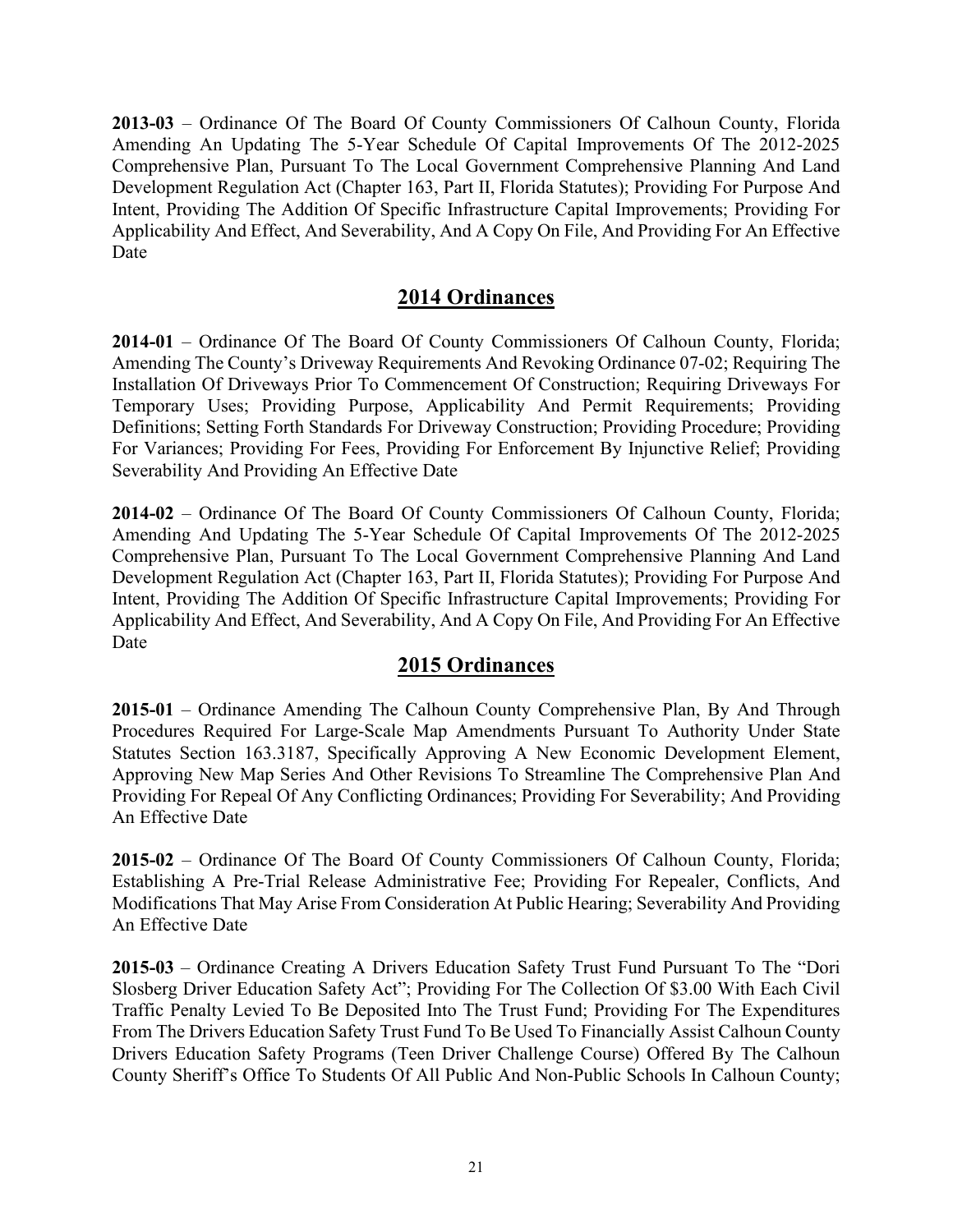Providing For Conflicts, Modification, Severability, Repealer And; Providing For An Effective Date Therein

**2015-04** – Ordinance Amending The Calhoun County Comprehensive Plan, By And Through Procedures Required For Large-Scale Map Amendments Pursuant To Authority Under State Statutes Section 163.3187, Specifically Approving A New Economic Development Element, Approving New Map Series And Other Revisions To Streamline The Comprehensive Plan And Providing For Repeal Of Any Conflicting Ordinances; Providing For Severability; And Providing An Effective Date

# **2016 Ordinances**

**2016-01** – Ordinance Of The Calhoun County Board Of County Commissioners, Amending The Board Of County Commissioner's 5-Year Schedule Of Capital Improvements Of The Calhoun County Comprehensive Plan Pursuant To The Local Government Comprehensive Planning And Land Development Regulation Act (Chapter 163, Part II, Florida Statutes); Including The Five Year Work Plan For The Calhoun County School Board: Providing For Purpose And Intent; Providing For The Addition Of Specific Infrastructure Capital Improvements; Providing For Applicability And Effect; Providing For A Copy On File; Providing For Severability And Providing For An Effective Date

# **2017 Ordinances**

**2017-01 –** Ordinance of the Board of County Commissioners of Calhoun County, Florida, Establishing a Temporary Moratorium on Growing, Cultivation, Processing, Manufacturing, Dispensing, Distribution, and Wholesale and Retail Sale of Medical Cannabis, Low-THC Cannabis, and Derivative Products, or Any Related Activities; Establishing a Temporary Moratorium on the Opening, Relocation, or Expansion of Any Medical Marijuana Dispensing Facility Within Unincorporated Calhoun County; Directing County Staff to Develop Proposed Land Development Regulations Regarding Such Cannabis Related Activities; Providing for Codification; Providing an Effective Date.

**2017-02 –** Ordinance Amending the Calhoun County Comprehensive Plan, By and Through Procedures Required for Large-Scale Map Amendments Pursuant to Authority Under State Statutes Section 163.3187, Specifically Approving Changes to the Future Land Use Element, Policy 3.2 of the Conservation Element, the Infrastructure Element-Aquifer Protections and the Future Land Use Map, and Providing for Repeal of Any Conflicting Ordinances; Providing for Severability; and Providing for an Effective Date.

**2017-03 –** An Ordinance of Calhoun County, Florida, Amending the Comprehensive Plan Fee Schedule; Amending the Schedule for the Building Department; Providing for Title; Requiring Pre Location Inspection of Certain Mobile Homes; Providing for Future Amendment of Fee Schedule by Resolution; Providing for Severability; and Providing for an Effective Date.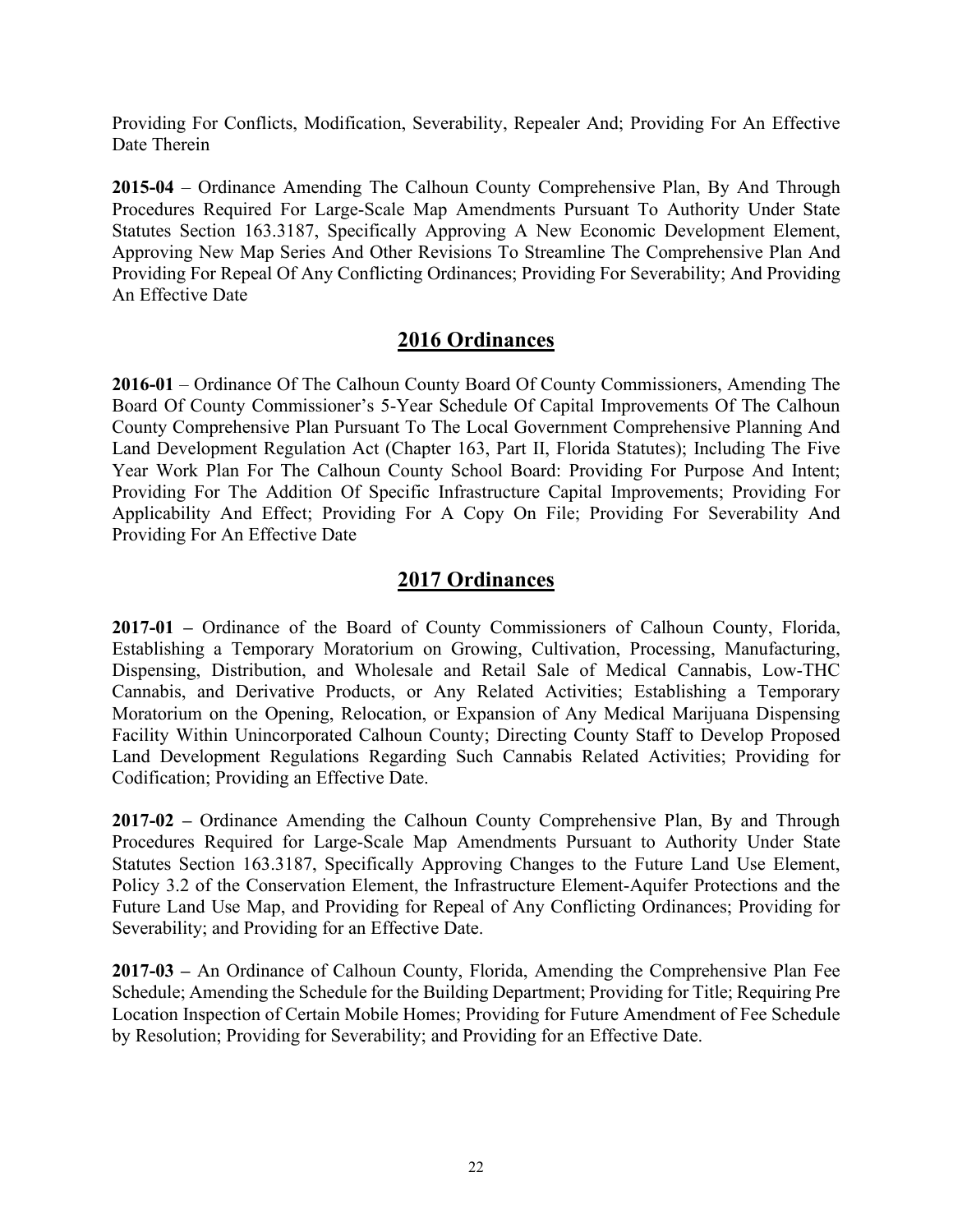**2018-01 –** An Ordinance adopting an amendment to the Calhoun County Land Development Code; Providing for conflicts; Providing for severability; and Providing for an effective date.

**2018-02 –** An Ordinance amending the Calhoun County Comprehensive Plan, by and through procedures required for large scale amendments pursuant to authority under State Statutes section 163.3184, specifically approving changes to the Future Land Use Element, and proving for repeal of any conflicting Ordinances; providing for severability; and providing for an effective date.

**2018-03 –** An Ordinance amending the Calhoun County Comprehensive Plan, by and through procedures required for large scale amendments pursuant to authority under State Statues Section 163.3184, specifically approving changes to the Future Conservation Element, and providing for repeal of any conflicting Ordinances; providing for severability; providing for an effective date.

**2018-04 –** An Ordinance adopting purchasing procedures for Calhoun County, to provide for local bidder preference; providing for repealer and severability and providing for an effective date.

**2018-05 –** An Ordinance of the Board of County Commissioners of Calhoun County, Florida, amending and updating the Calhoun County 5-year schedule of Capital Improvements of the 2012- 2025 Calhoun Comprehensive Plan, pursuant to the Local Government Comprehensive Planning and Land Development Regulation Act (Chapter 163, Part II, Florida Statutes); Providing for purpose and intent, providing the addition of specific infrastructure capital improvement; providing for applicability and effect, and severability, and a copy on file, and providing for an effective date.

**2018-06 –** An Ordinance amending the Calhoun County Comprehensive Plan, by and through procedures required for large scale amendments pursuant to authority under State Statutes Section 163.3184, specifically approving changes to the Future Land Use Element, Infrastructure Element, and the Conservation Element, and providing for repeal of any conflicting Ordinances; providing for severability; and providing for an effective date.

# **2019 Ordinances**

**2019-01** - AN EMERGENCY ORDINANCE OF THE CALHOUN COUNTY BOARD OF COUNTY COMMISSIONERS PROVIDING INTENT, DEFINITIONS, PROVISIONS FOR ACTIVATION, DISASTER DEBRIS MANAGEMENT PLAN, PROVIDING FOR PENALTIES; PROVIDING FOR SEVERABILITY; PROVIDING FOR CONFLICTS; AND PROVIDING FOR AN EFFECTIVE DATE.

**2019-02** - AN ORDINANCE RELATING TO THE CONTINUATION OF THE SIX-CENT GAS AND FUEL TAX, TO BE KNOWN AS THE "LOCAL OPTION GAS TAX"; PROVIDING FOR AN EFFECTIVE DATE AND TERM; PROVIDING FOR DISTRIBUTION OF A PORTION OF PROCEEDS TO MUNICIPALITIES; PROVIDING FOR SEVERABILITY; AND PROVIDING FOR AN EFFECTIVE DATE FOR THE ORDINANCE.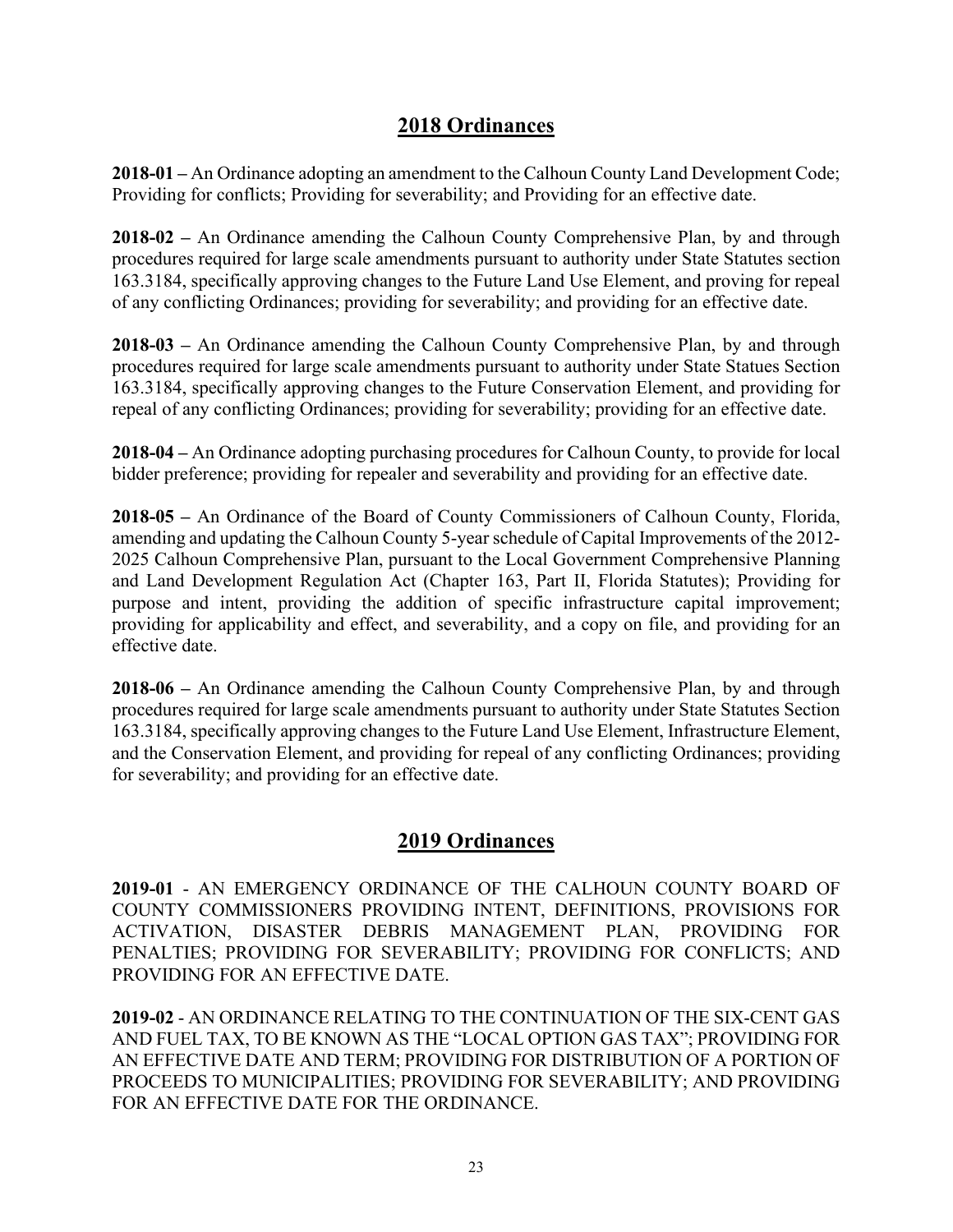**2019-03 -** AN ORDINANCE OF CALHOUN COUNTY, FLORIDA; PROVIDING PROCEDURES FOR APPROVAL OF CONDITIONAL USES; PROVIDING DEFINITIONS; PROVIDING FOR NOTICE, PROVIDING FOR REQUIREMENTS OF FINDINGS; PROVIDING FOR APPROVAL PROCESS; PROVIDING FOR DENIAL PROCESS; PROVIDING FOR STATUS OF RECOMMENDATION BY PLANNING COMMISSION; PROVIDING FOR CONSIDERATION BY BOARD OF COUNTY COMMISSIONERS; PROVIDING FOR EXPIRATION OF CONDITIONAL USE PERMIT; PROVIDING FOR PUBLIC DEDICATION; PROVIDING A PROCESS FOR MINOR AMENDMENT OF CONDITIONAL USE PERMIT AFTER APPROVAL; PROVIDING FOR CONFLICT REPEALER; PROVIDING FOR TITLE; PROVIDING FOR SEVERABILITY; AND PROVIDING FOR AN EFFECTIVE DATE.

## **2020 Ordinances**

**2020-01** - PROVIDING FOR SEVERABILITY; AND PROVIDING AN EFFECTIVE DATE. AN ORDINANCE AMENDING THE CALHOUN COUNTY LAND DEVELOPMENT CODE; PROVIDING FOR CONFLICTS;

**2020-02** - AN ORDINANCE AMENDING THE CALHOUN COUNTY COMPREHENSIVE PLAN, BY AND THROUGH PROCEDURES REQUIRED FOR LARGE-SCALE AMENDMENTS PURSUANT TO AUTHORITY UNDER STATE STATUTES SECTION 163.3184, SPECIFICALLY APPROVING CHANGES TO THE CONSERVATION ELEMENT AND FUTURE LAND USE ELEMENT OF THE COMPREHENSIVE PLAN, AND PROVIDING FOR REPEAL OF ANY CONFLICTING ORDINANCES; PROVIDING FOR SEVERABILITY; AND PROVIDING AN EFFECTIVE DATE.

**2020-03** - AN ORDINANCE OF CALHOUN COUNTY, FLORIDA, PROVIDING FOR THE SALE OF COUNTY OWNED REAL AND PERSONAL PROPERTY; PROVIDING DEFINITIONS: FOR SEVERABILITY; AND PROVIDING FOR AN EFFECTIVE DATE**.**

#### **2021 ORDINANCES**

**2021-01 -** AN ORDINANCE OF THE BOARD OF COUNTY COMMISSIONERS OF CALHOUN COUNTY, FLORIDA, PROVIDING FOR THE COUNTY ADMINISTRATOR FORM OF GOVERNMENT; PROVIDING FOR THE RESERVATION OF RIGHTS; PROVIDING FOR SEVERABILITY; PROVIDING AN EFFECTIVE DATE.

**2021-02** - AN ORDINANCE AMENDING THE CALHOUN COUNTY LAND DEVELOPMENT PARKING REGULATIONS, AND PROVIDING FOR REPEAL OF ANY CONFLICTING ORDINANCES; PROVIDING FOR SEVERABILITY; AND PROVIDING FOR EFFECTIVE DATE: